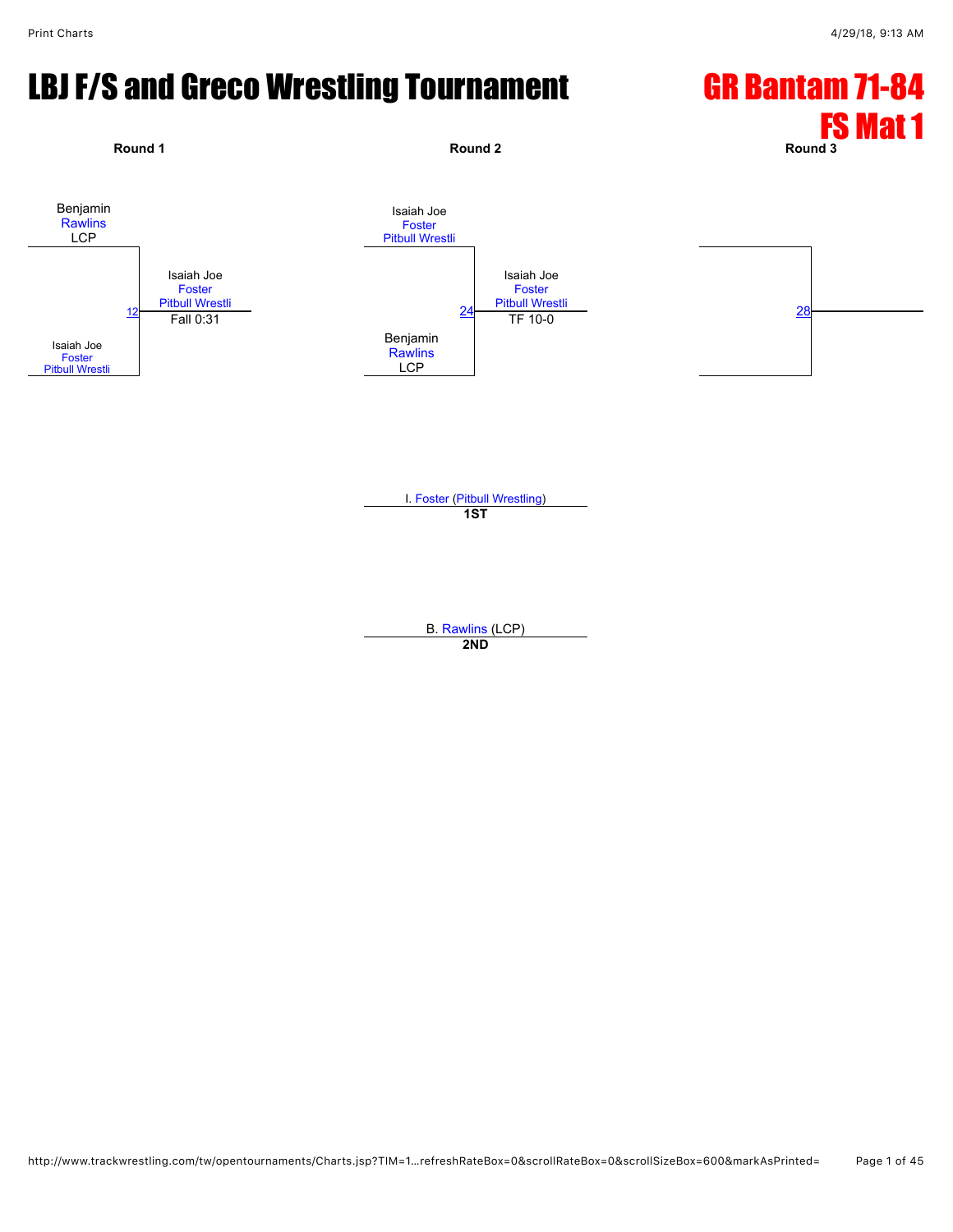# LBJ F/S and Greco Wrestling Tournament GR Bantam 48-57



**4TH**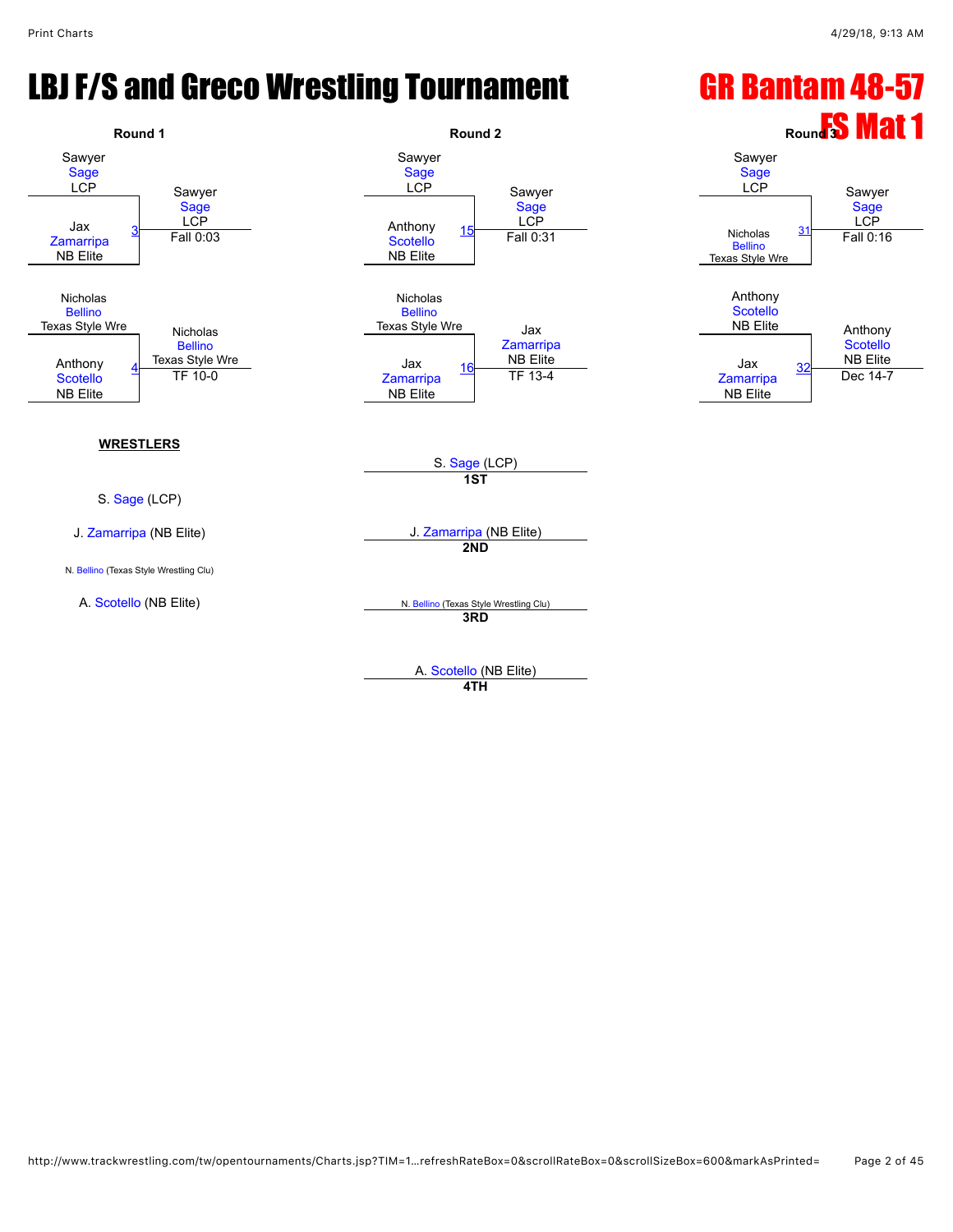#### LBJ F/S and Greco Wrestling Tournament GR-Intermediate 52-60



**4TH**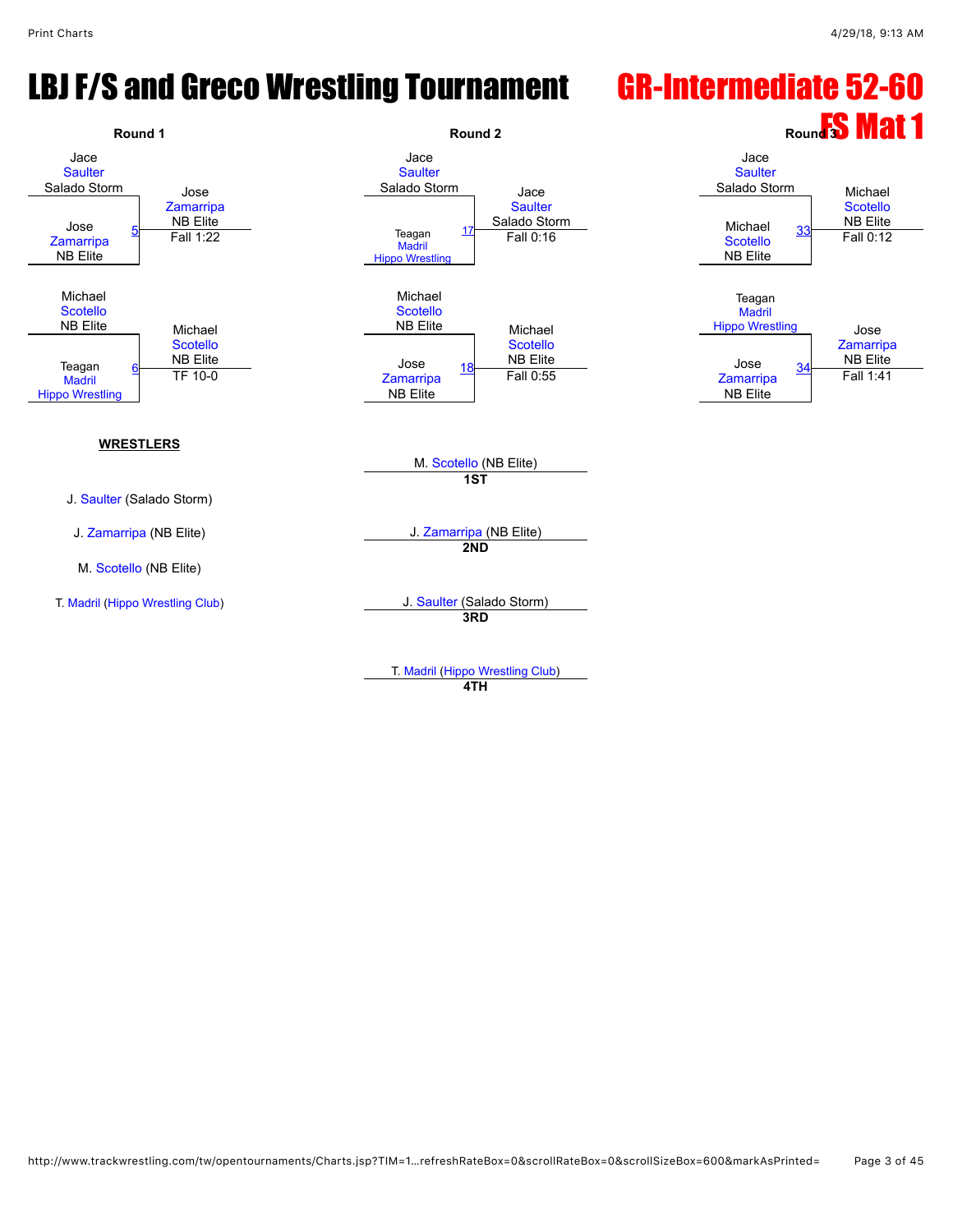# LBJ F/S and Greco Wrestling Tournament GR-Intermediate 57-67

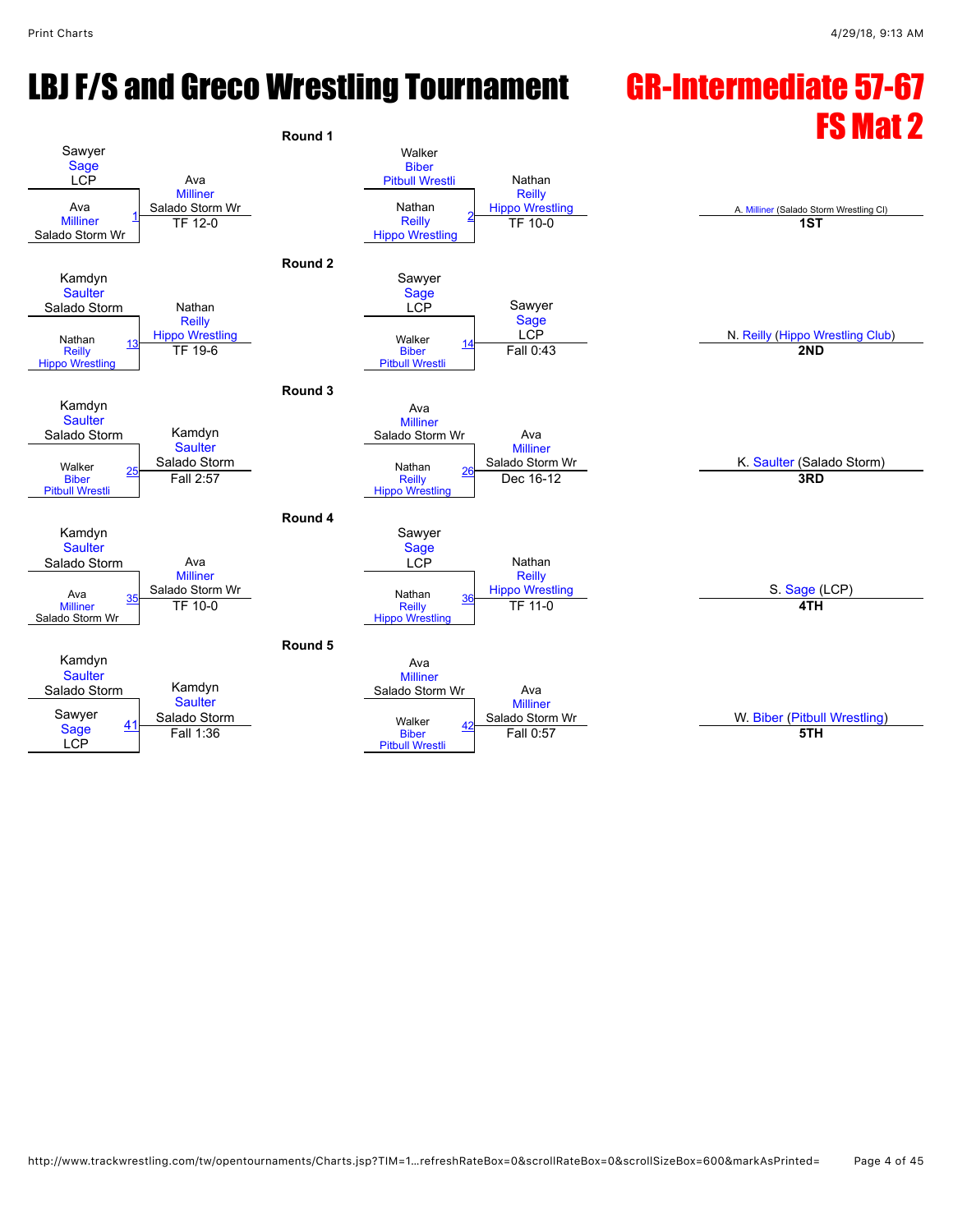#### LBJ F/S and Greco Wrestling Tournament GR-Novice 112-123

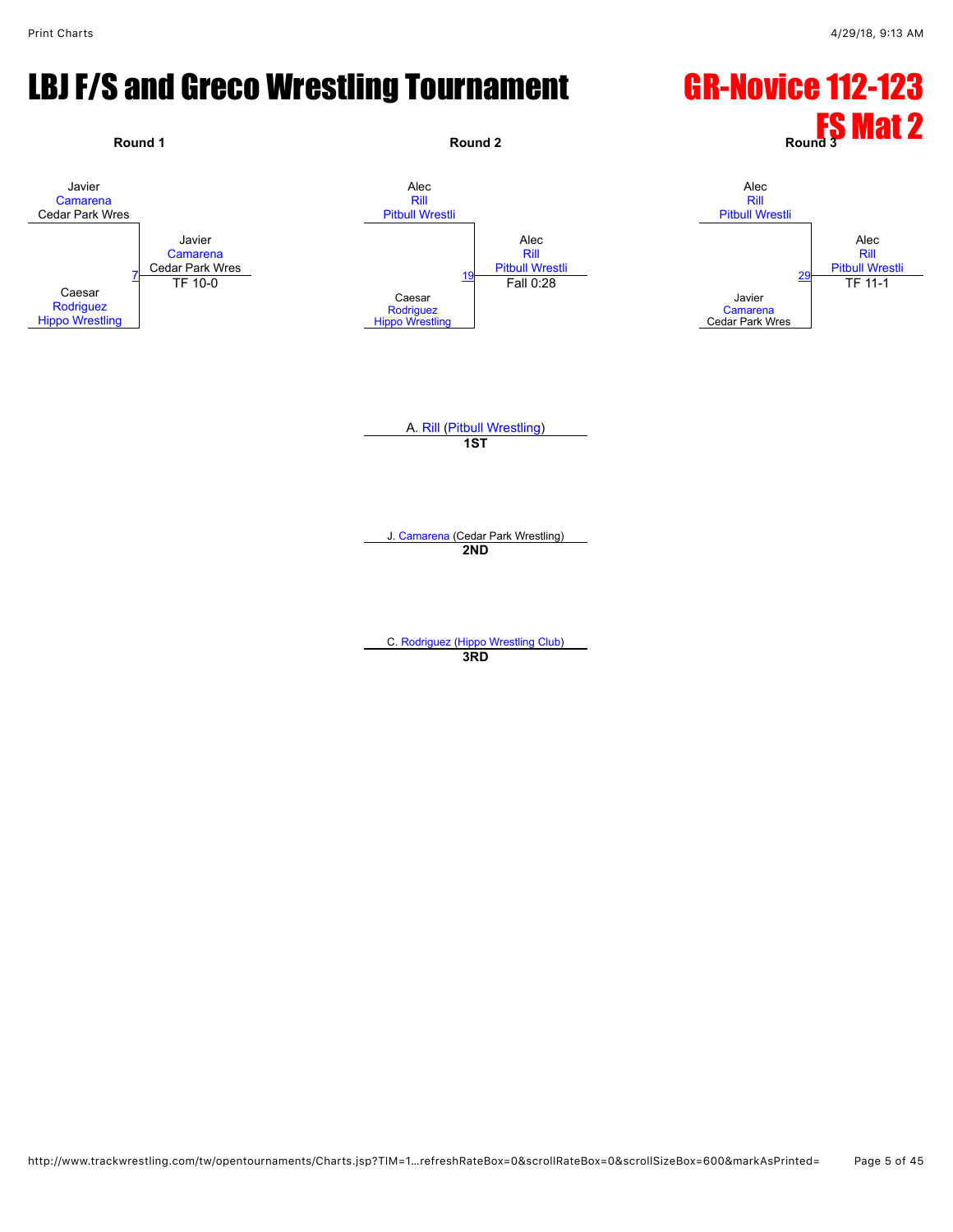#### LBJ F/S and Greco Wrestling Tournament GR-Novice 61-73

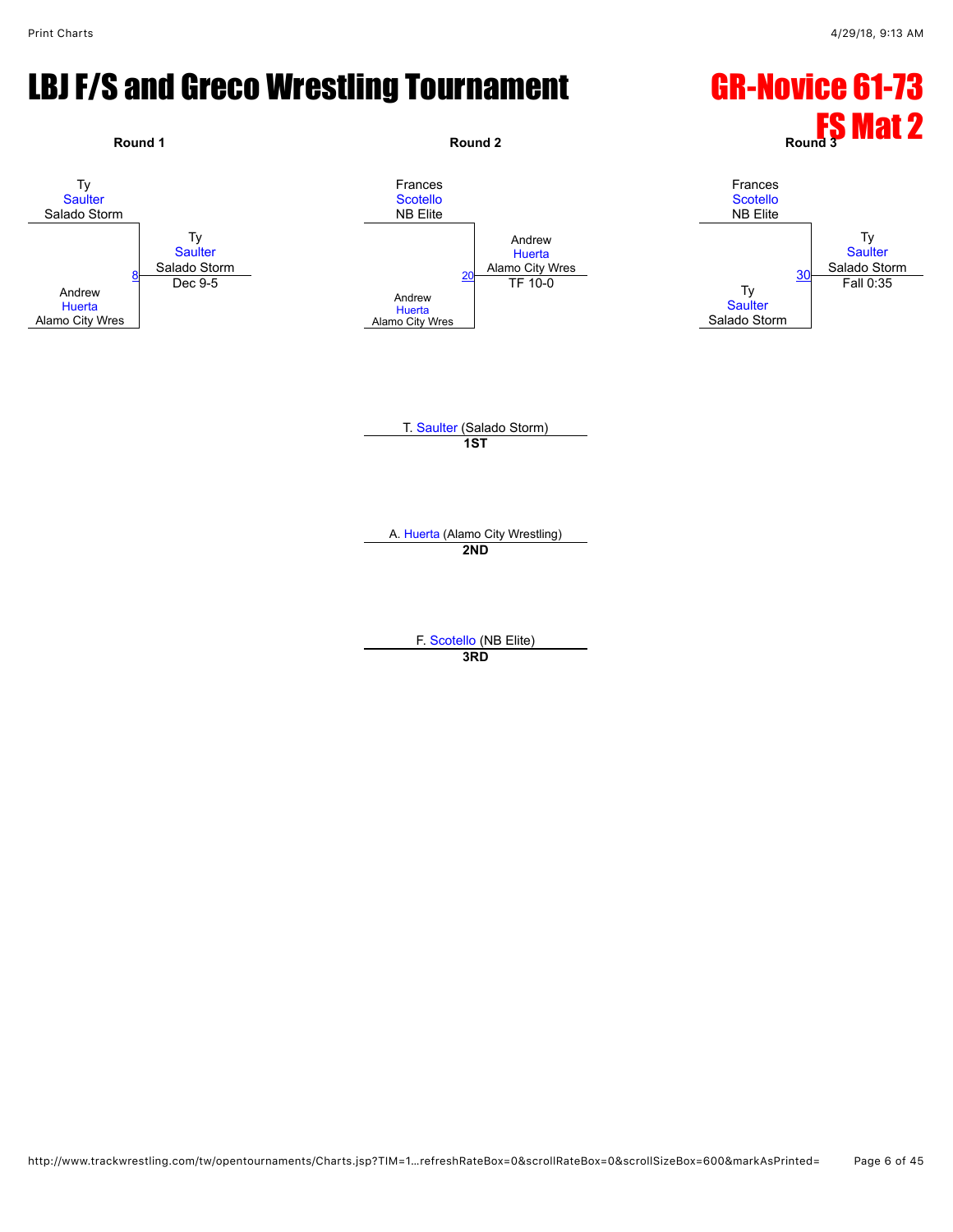#### LBJ F/S and Greco Wrestling Tournament GR-Novice 75-88

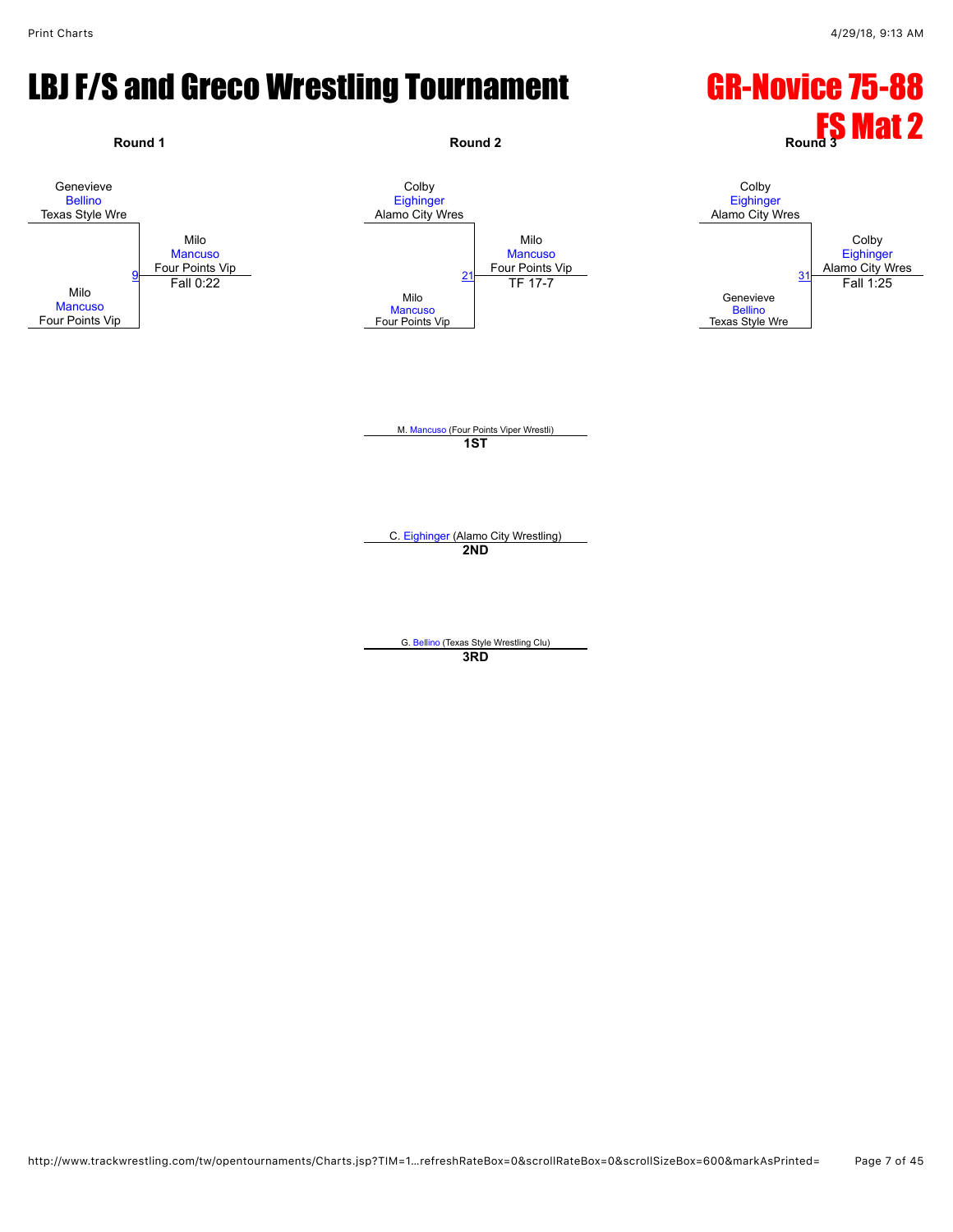#### LBJ F/S and Greco Wrestling Tournament GR-Novice 91-105



**4TH**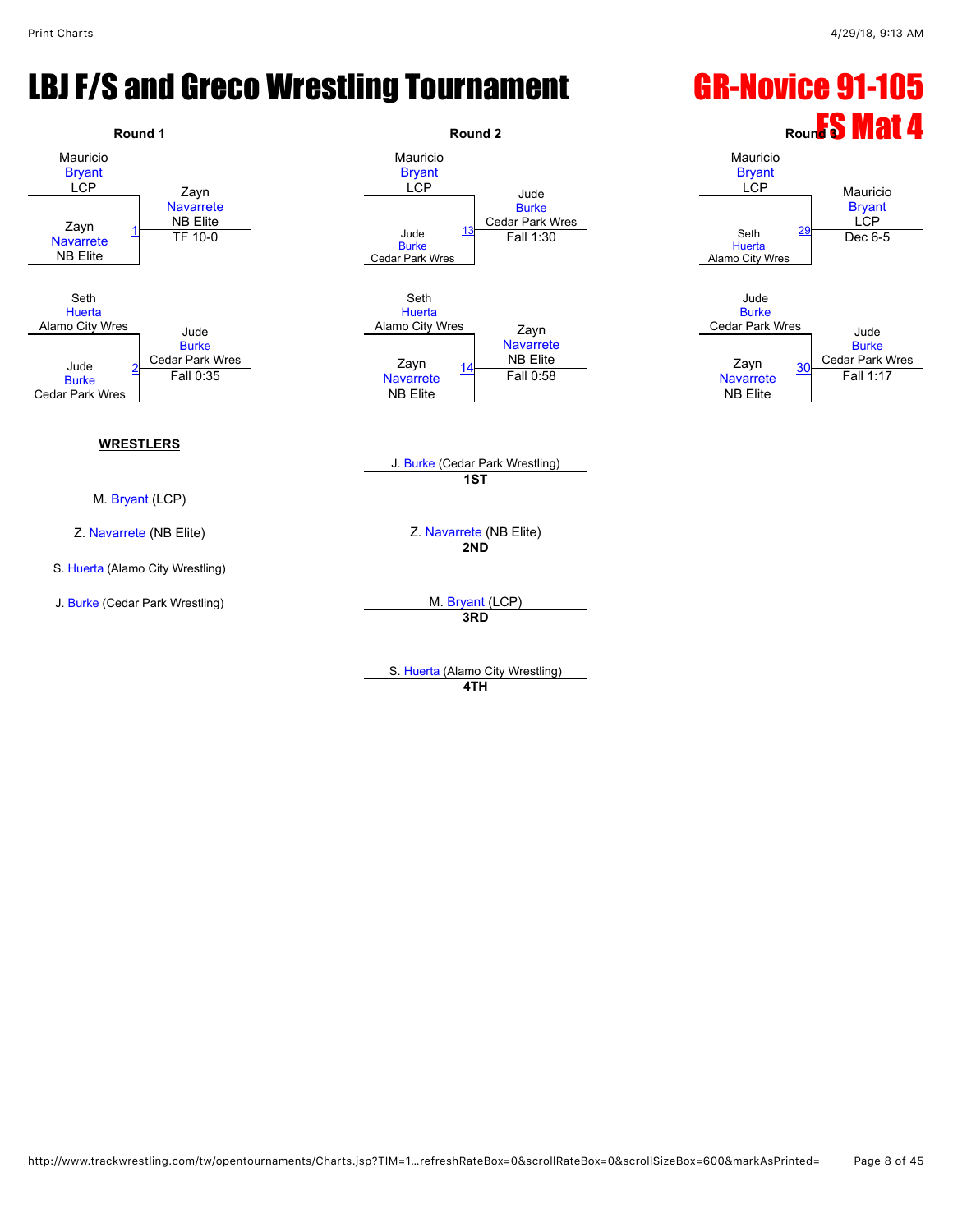#### LBJ F/S and Greco Wrestling Tournament GR-Schoolboy 95-98

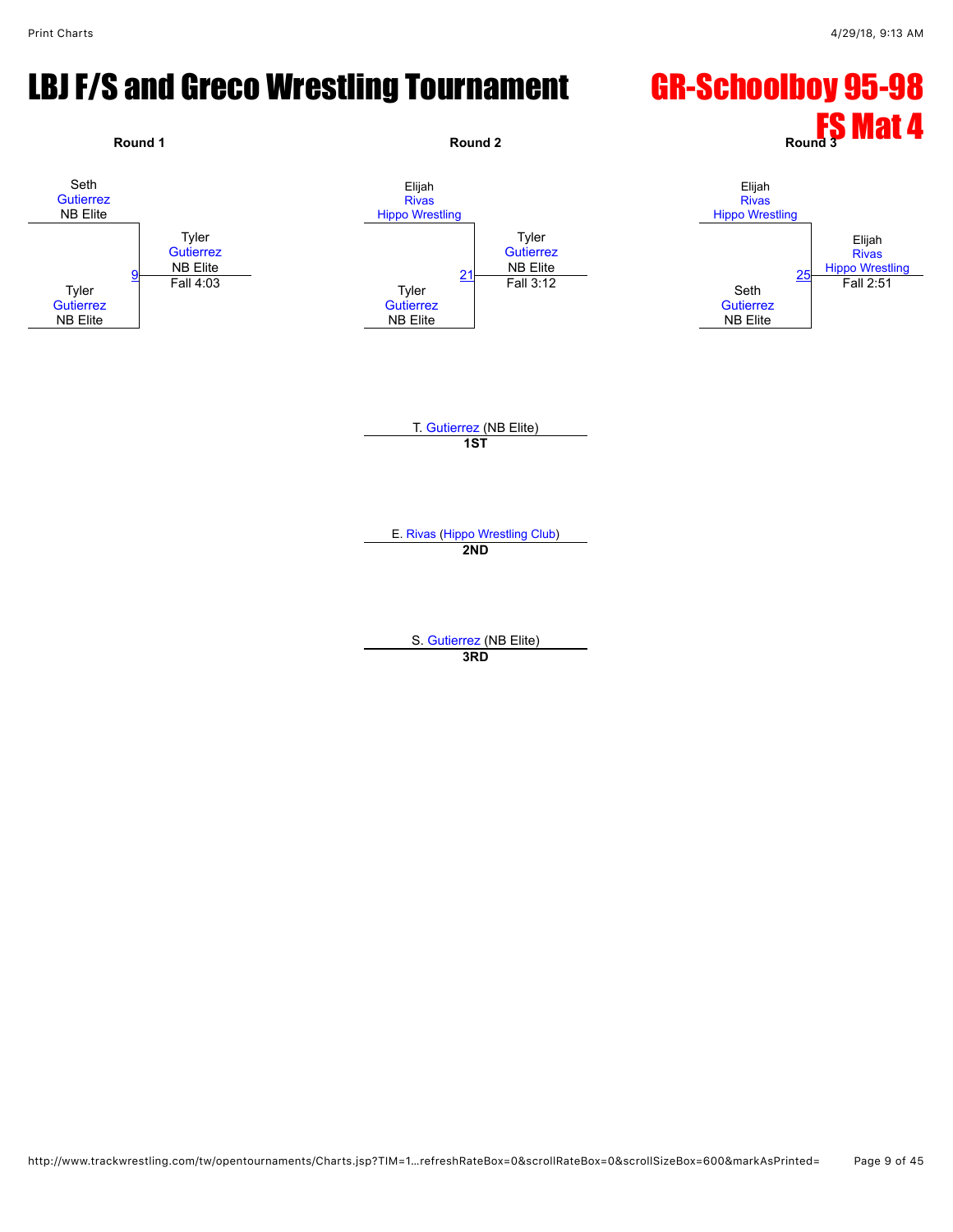#### LBJ F/S and Greco Wrestling Tournament GR-Schoolboy 72-84

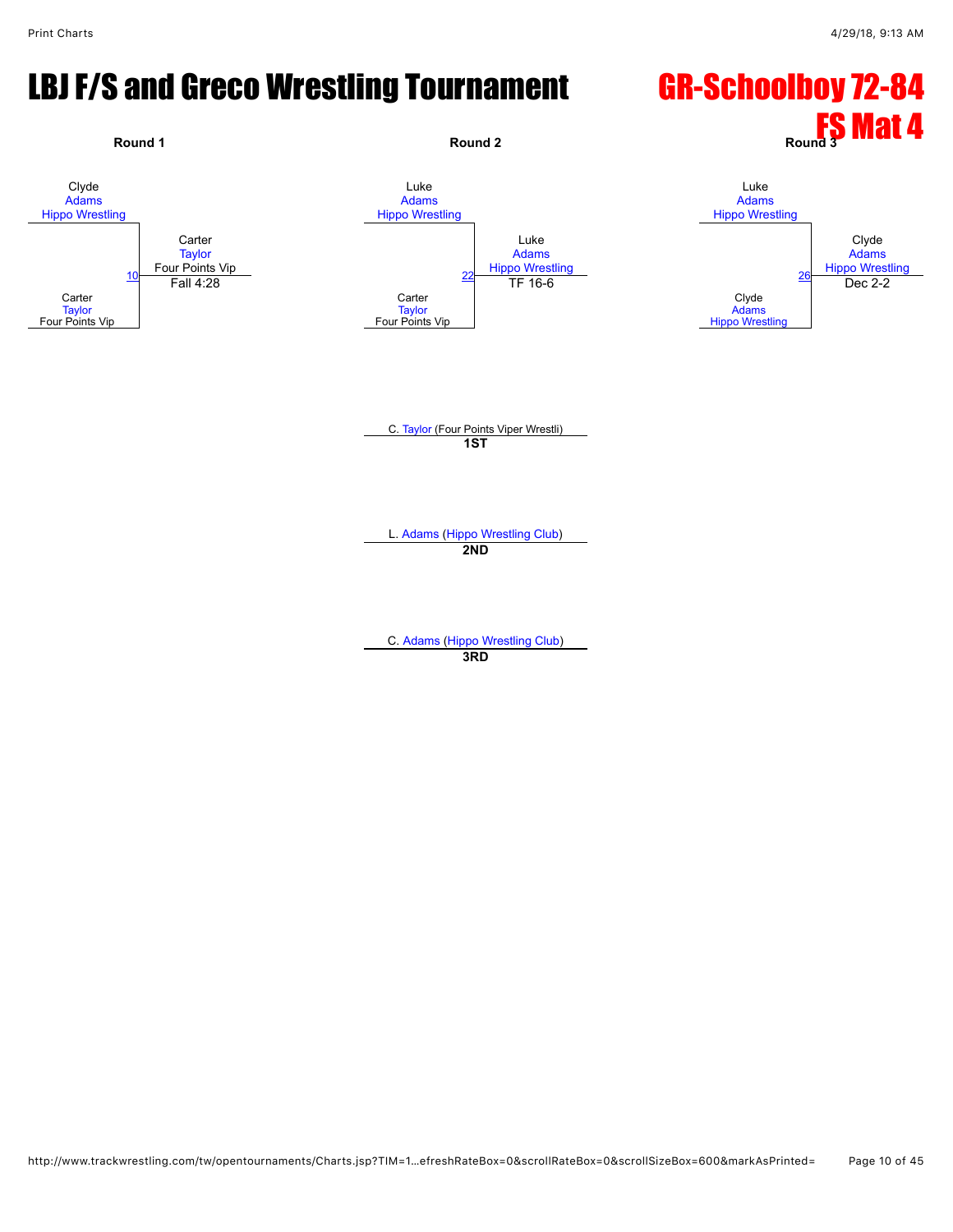#### LBJ F/S and Greco Wrestling Tournament GR-Schoolboy 110-119



G. [Dixon](javascript:viewProfile(285330096)) (Alamo City Wrestling) **4TH**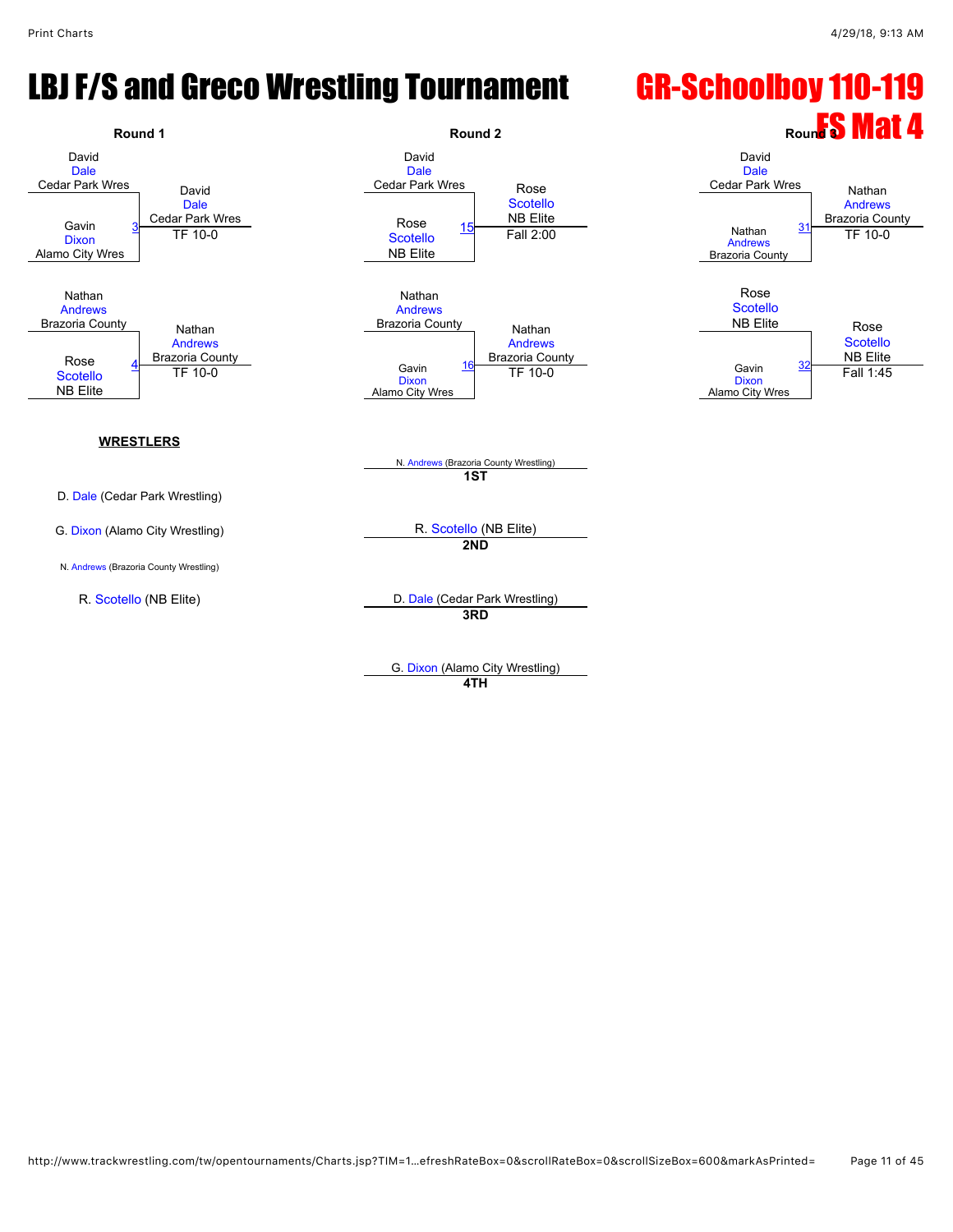#### LBJ F/S and Greco Wrestling Tournament GR-Schoolboy 90-99

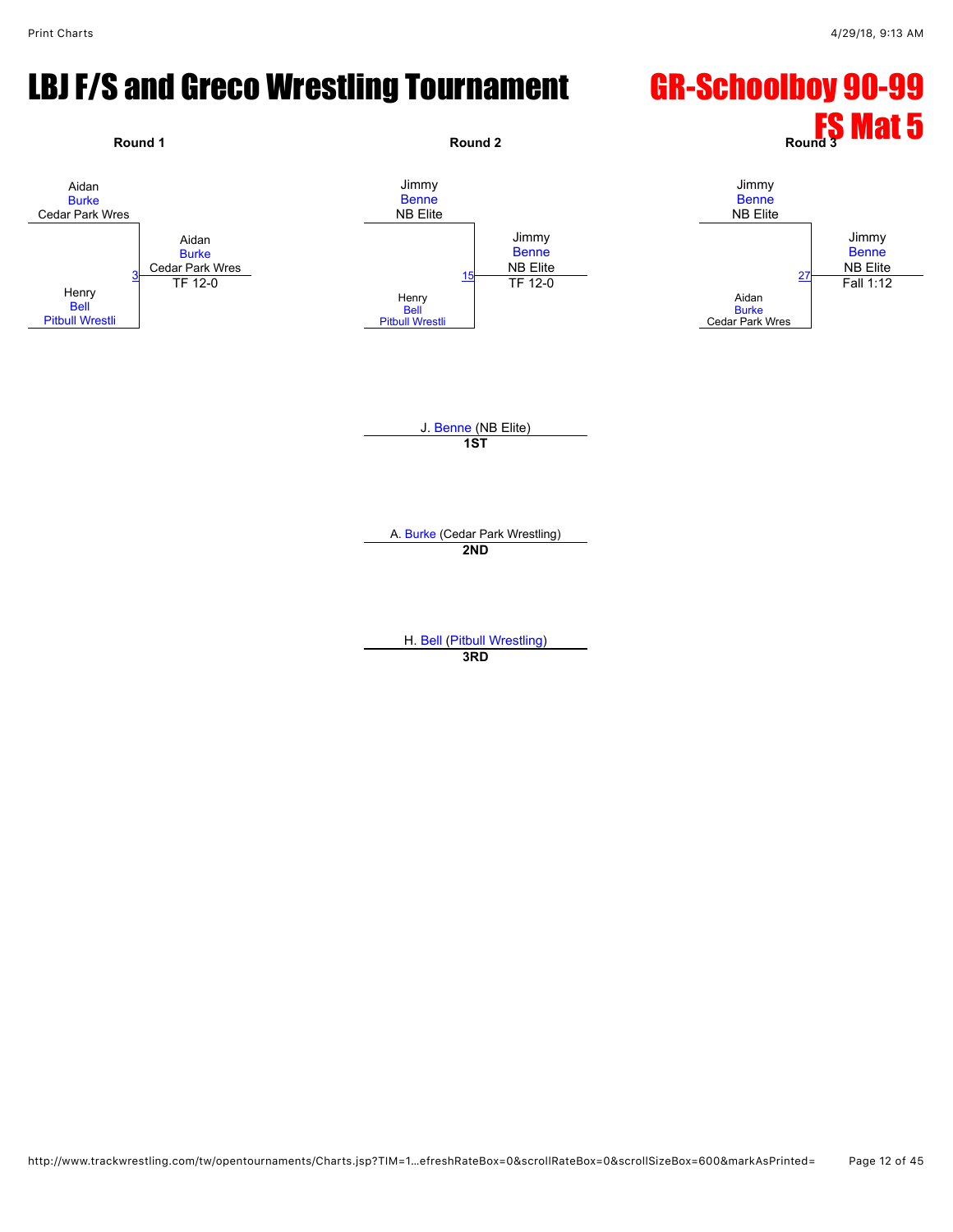# LBJ F/S and Greco Wrestling Tournament GR-Schoolboy 99-108

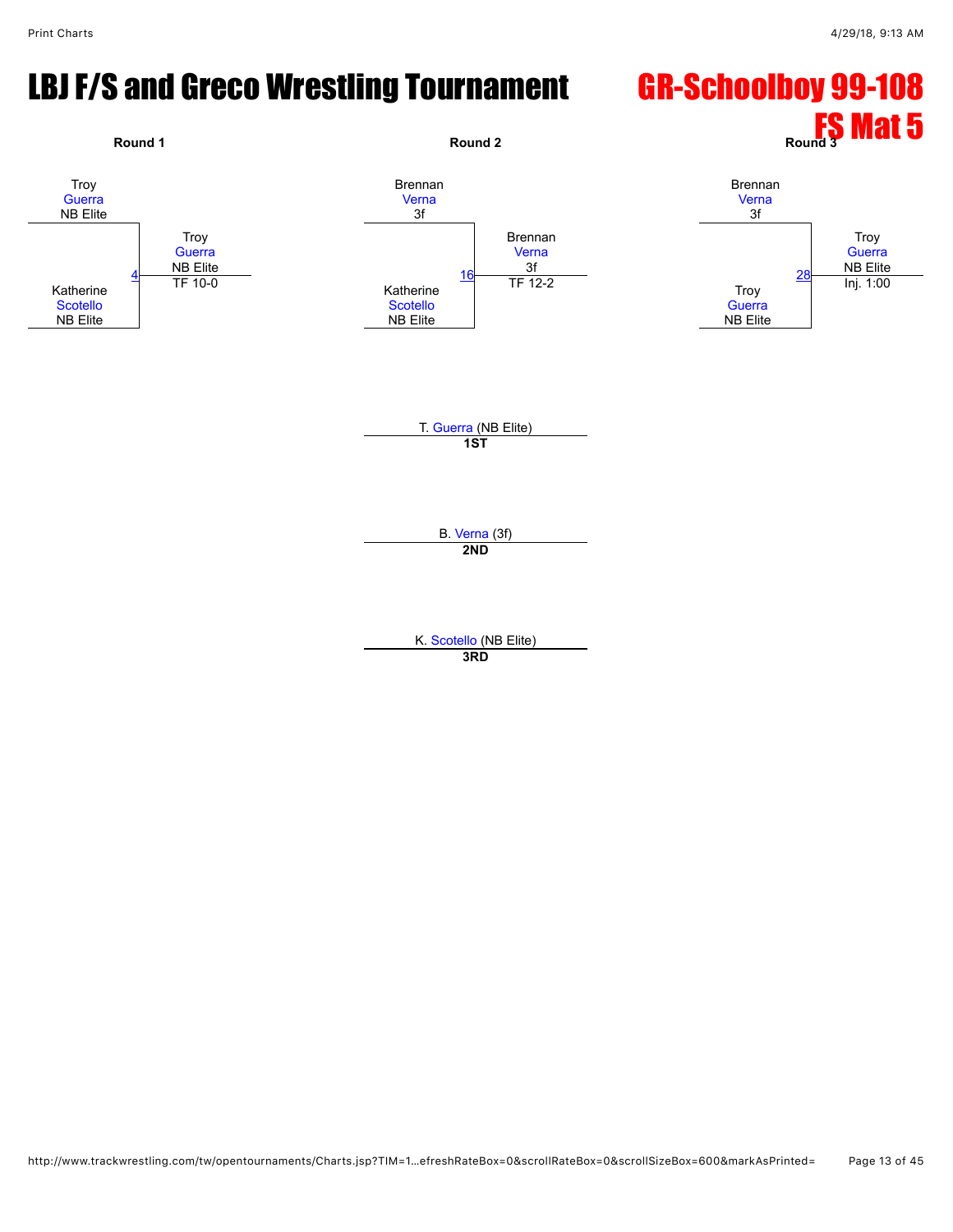#### LBJ F/S and Greco Wrestling Tournament GR-Cadet-MEN 120-134

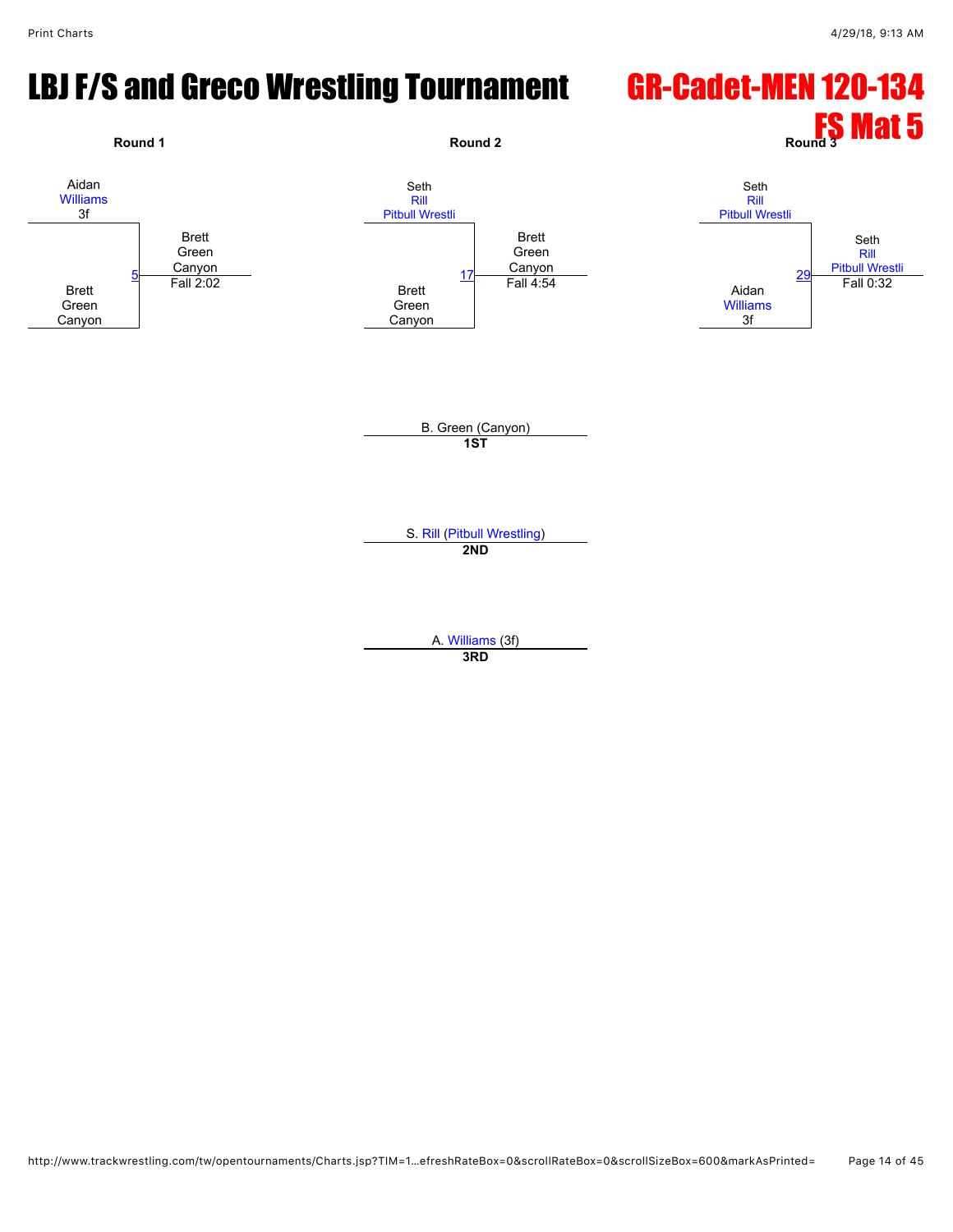# LBJ F/S and Greco Wrestling Tournament GR-Cadet-MEN 130-135



D. [Cosby](javascript:viewProfile(1008503009)) (Ohana Wrestling Academy) **1ST**

J. [Huerta](javascript:viewProfile(1940023009)) (Alamo City Wrestling) **2ND**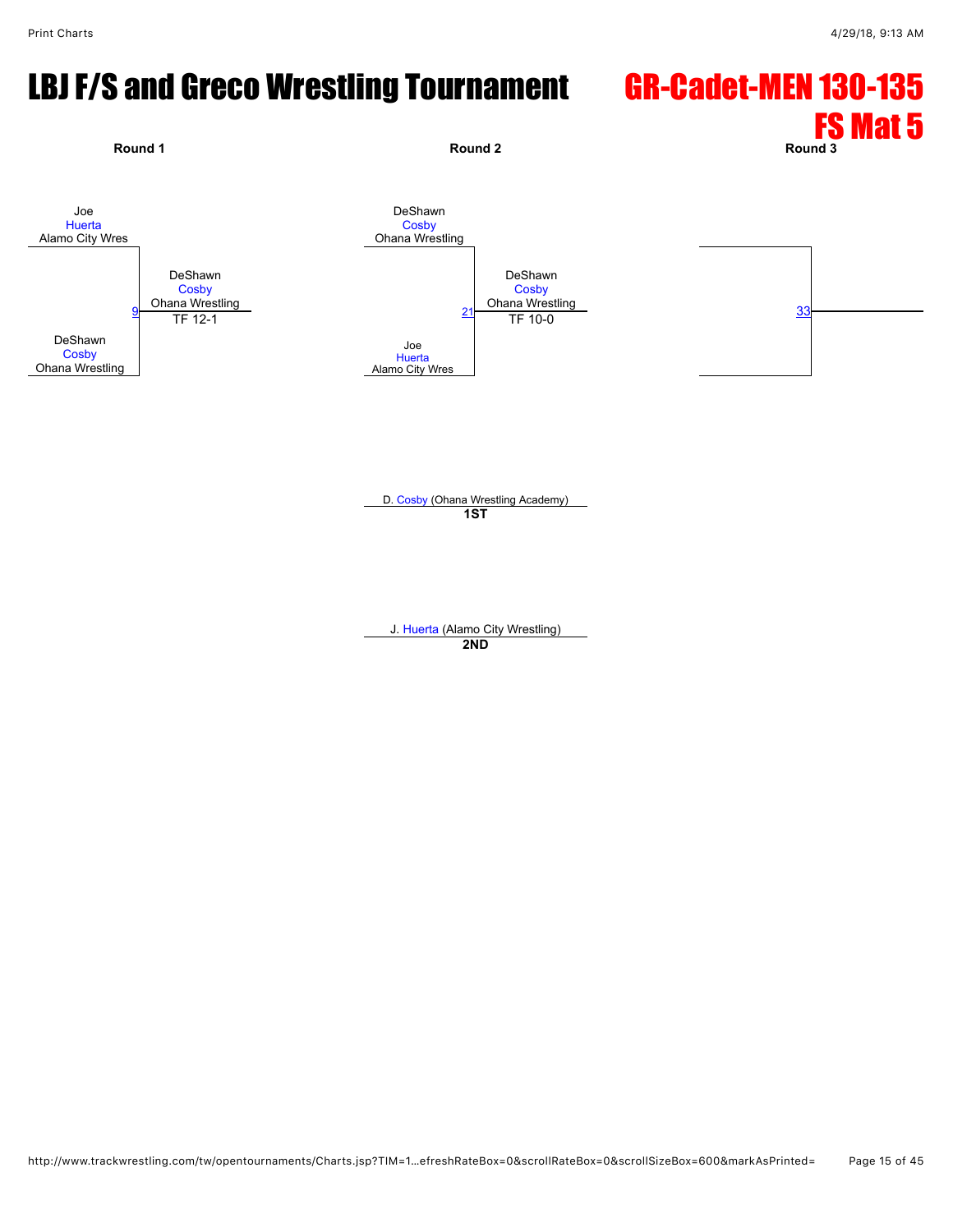#### LBJ F/S and Greco Wrestling Tournament GR-Cadet-MEN 146-166

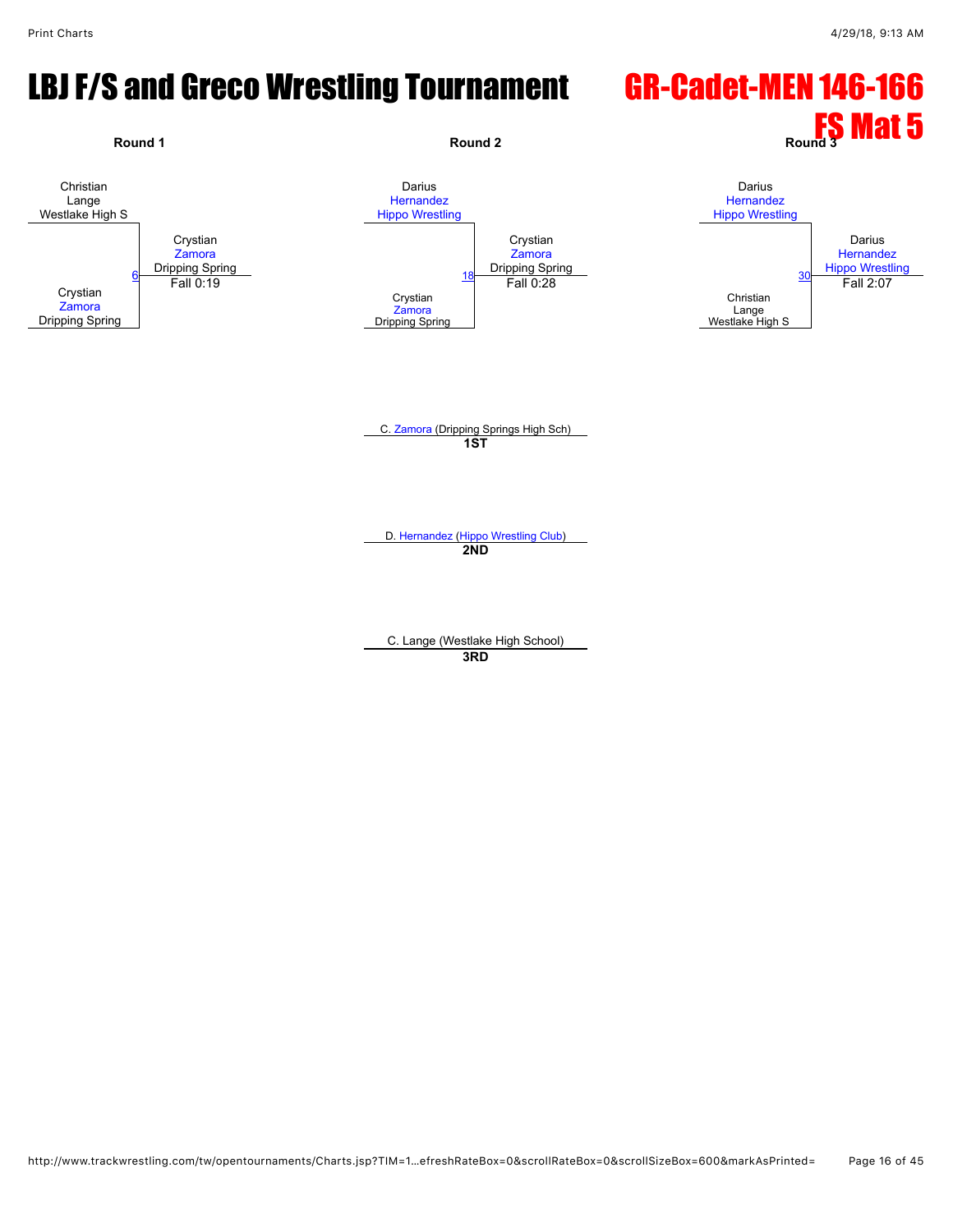# LBJ F/S and Greco Wrestling Tournament GR-Cadet-MEN 175-192



S. [Hopper](javascript:viewProfile(1745194096)) (Heart and Pride Wrestling) **1ST**

C. [Patterson](javascript:viewProfile(1778927096)) (Dripping Springs High Sch) **2ND**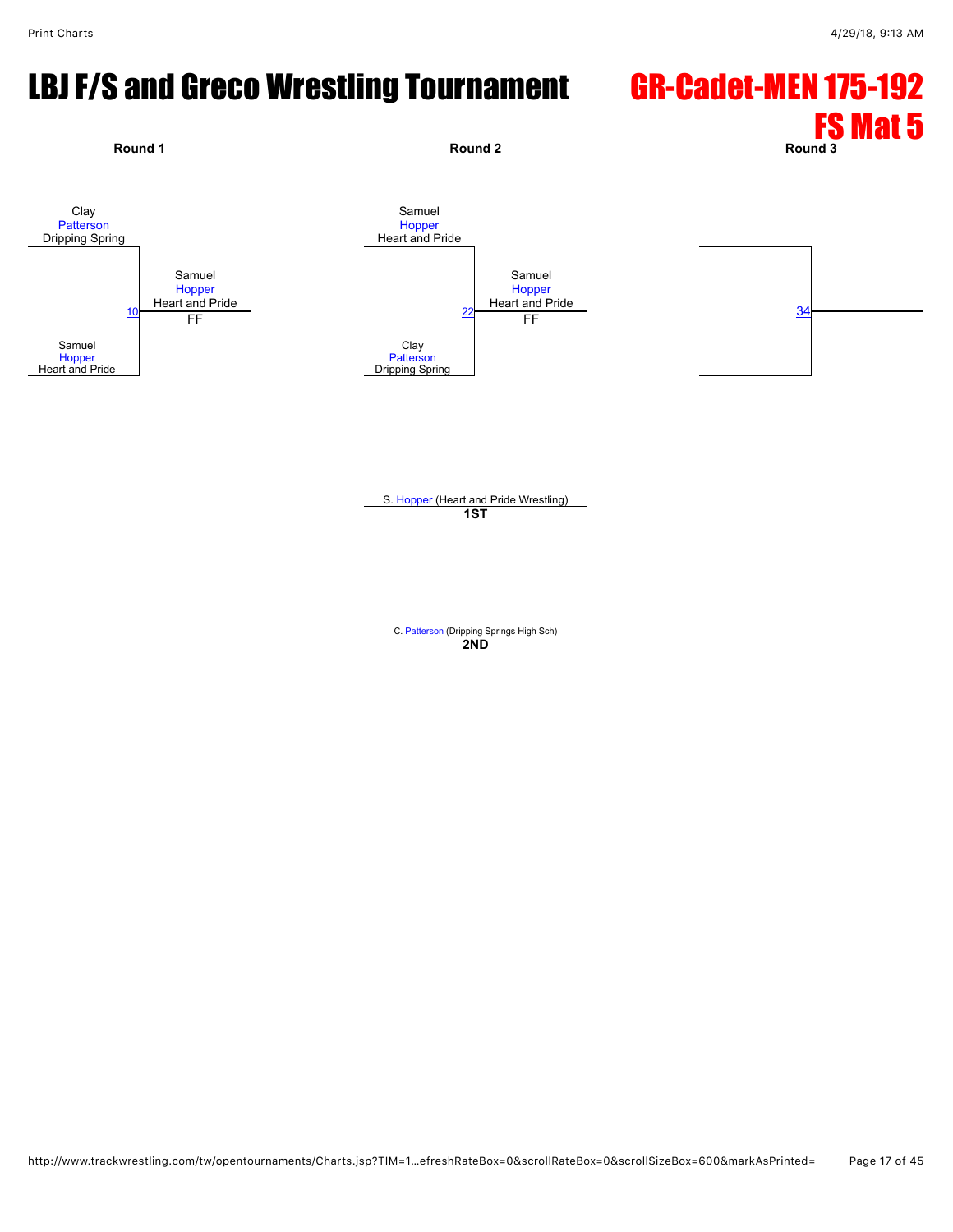# LBJ F/S and Greco Wrestling Tournament GR-Junior-MEN 130-139



K. [Zarzana](javascript:viewProfile(1127045009)) (Austin Westlake Hs) **4TH**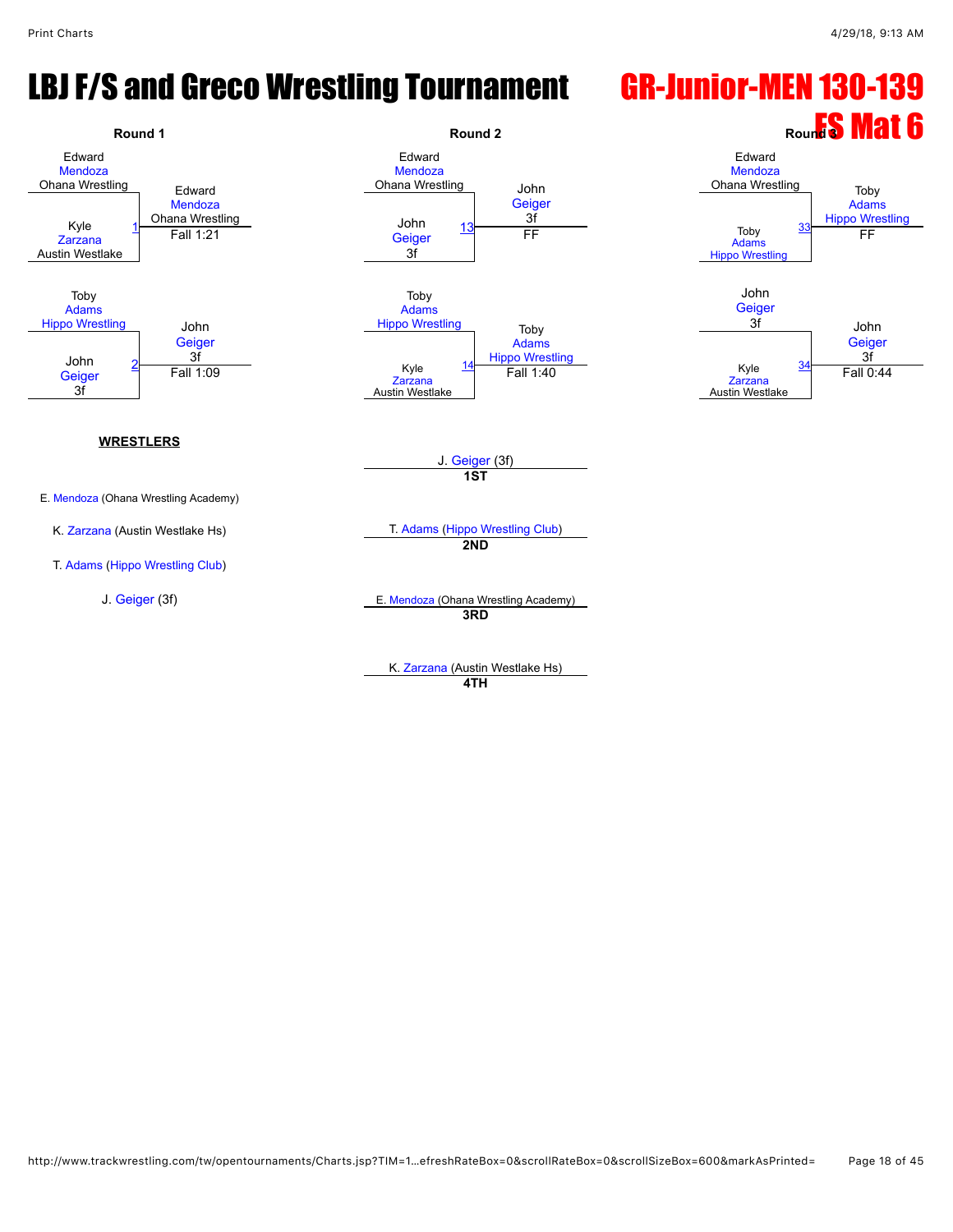# LBJ F/S and Greco Wrestling Tournament GR-Junior-MEN 140-145



M. [Sever](javascript:viewProfile(390320132)) (Ohana Wrestling Academy) **1ST**

A. [Sawyer](javascript:viewProfile(663619132)) (Alamo City Wrestling) **2ND**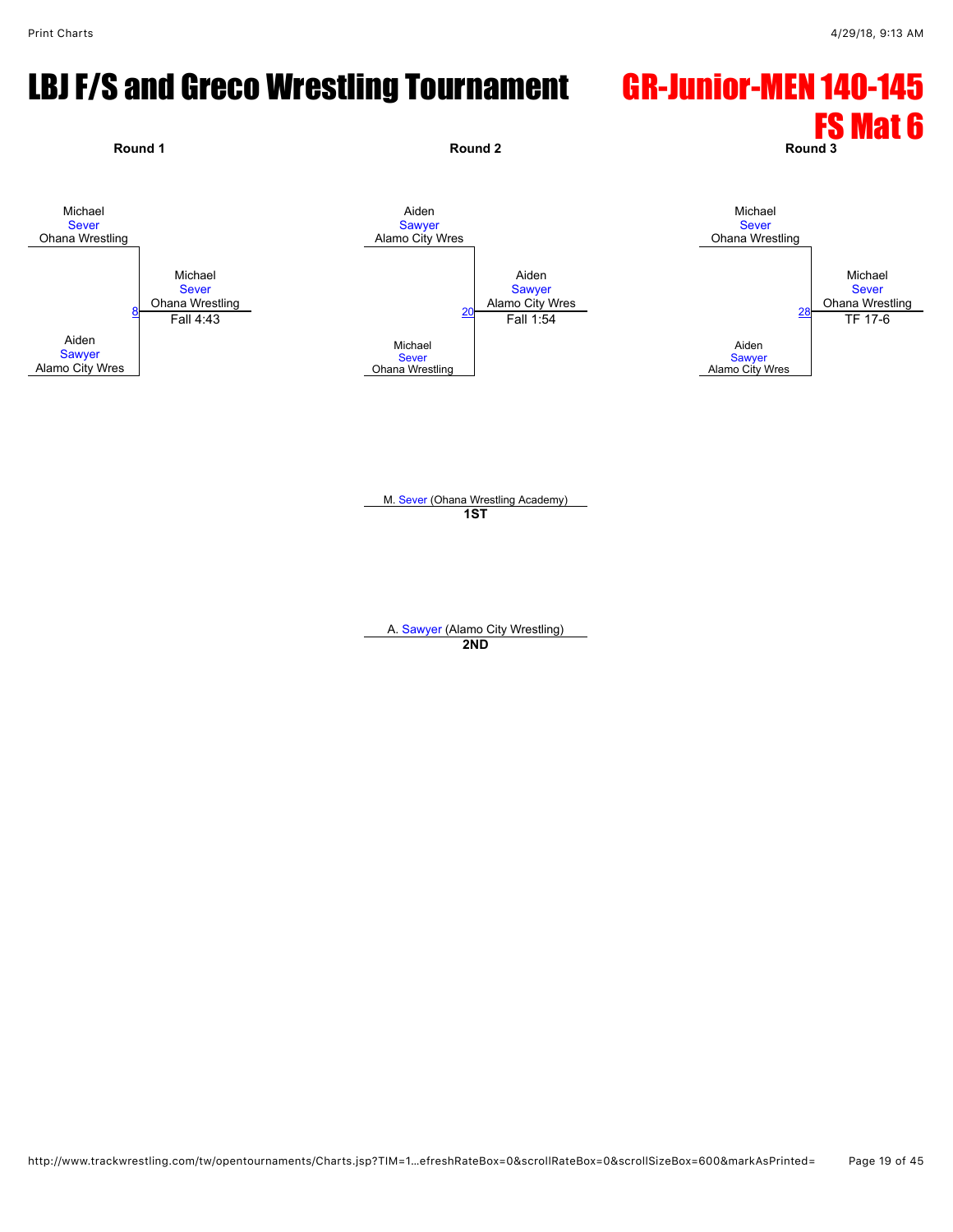#### LBJ F/S and Greco Wrestling Tournament GR-Junior-MEN 150-171



L. [Getman](javascript:viewProfile(1008735009)) (Westlake High School)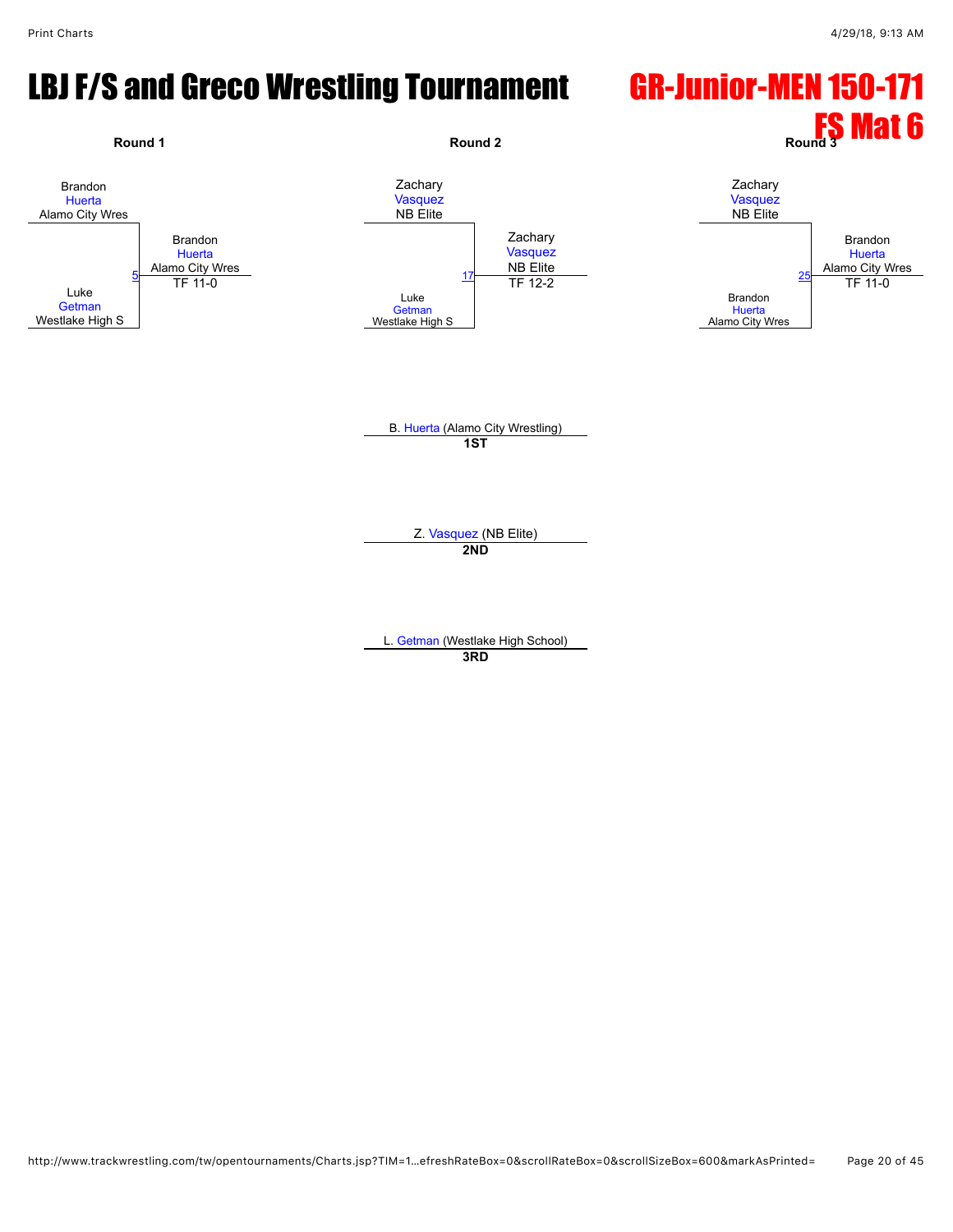# LBJ F/S and Greco Wrestling Tournament GR-Junior-MEN 186-233



E. [Trujillo](javascript:viewProfile(20998094)) [\(Hippo Wrestling Club](javascript:viewClub(257903009))) **2ND**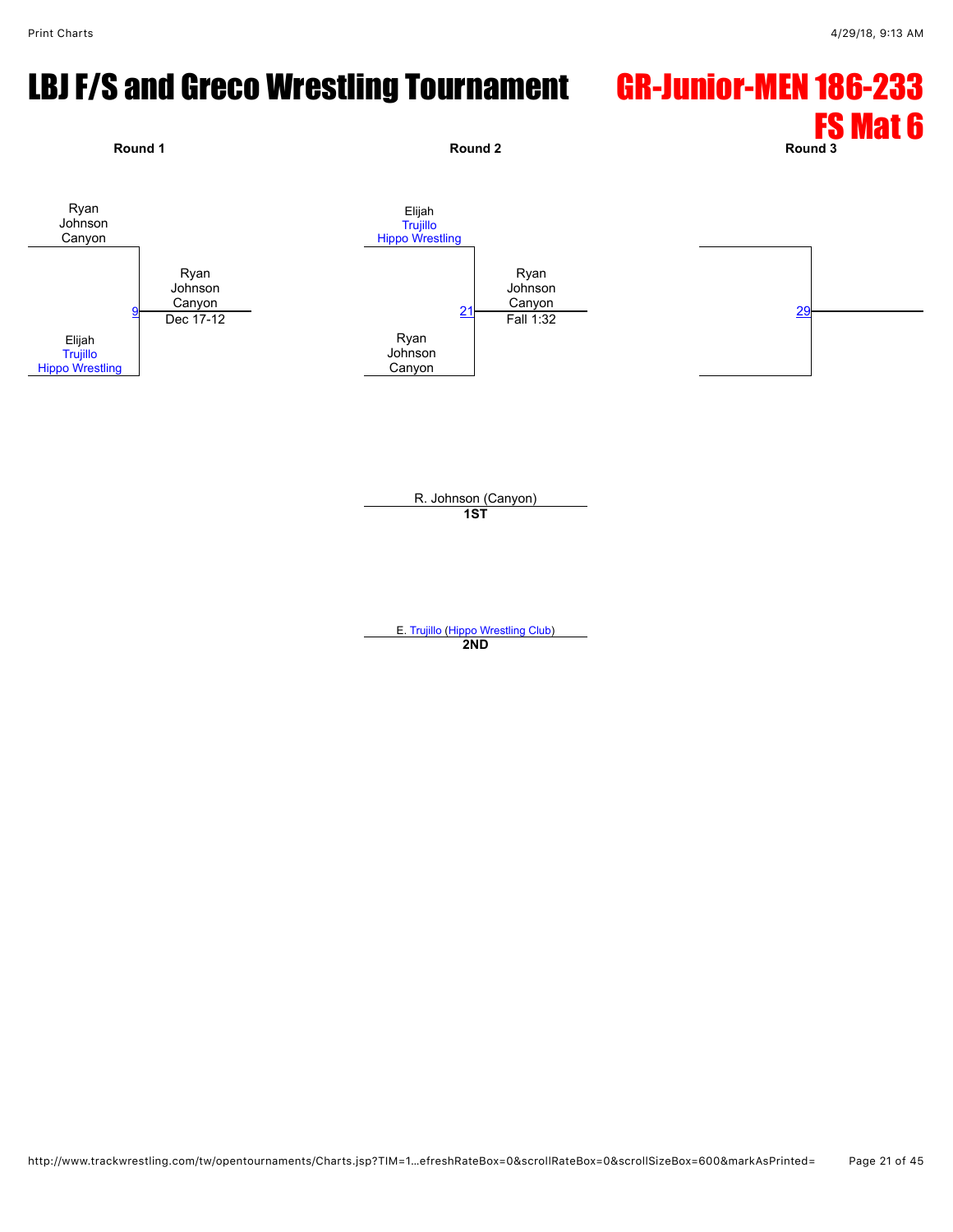# LBJ F/S and Greco Wrestling Tournament FS-Bantam 48-61

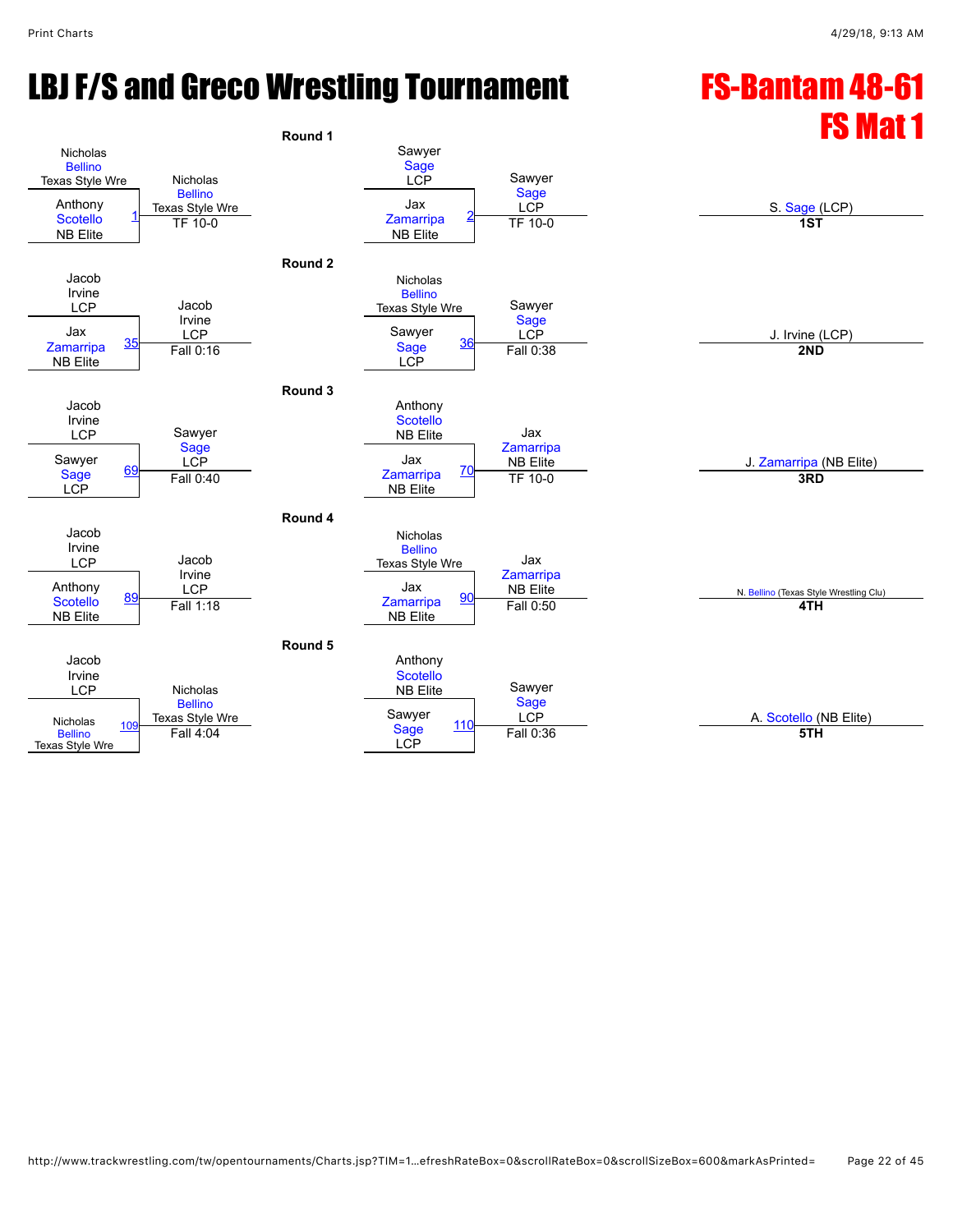## LBJ F/S and Greco Wrestling Tournament FS-Intermediate 60-67



K. [Saulter](javascript:viewProfile(1571203009)) (Salado Storm)

**4TH**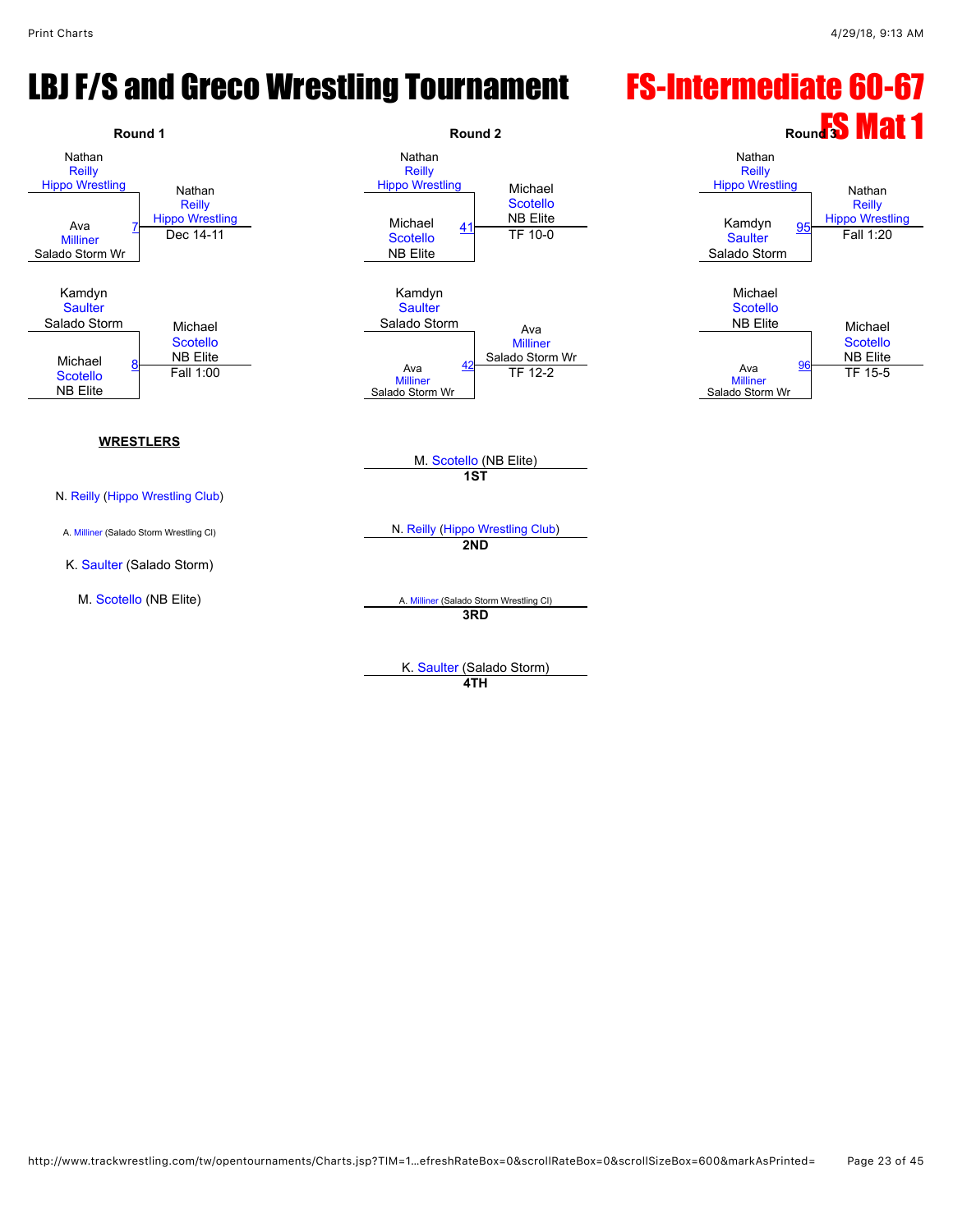# LBJ F/S and Greco Wrestling Tournament FS-Intermediate 52-57



**4TH**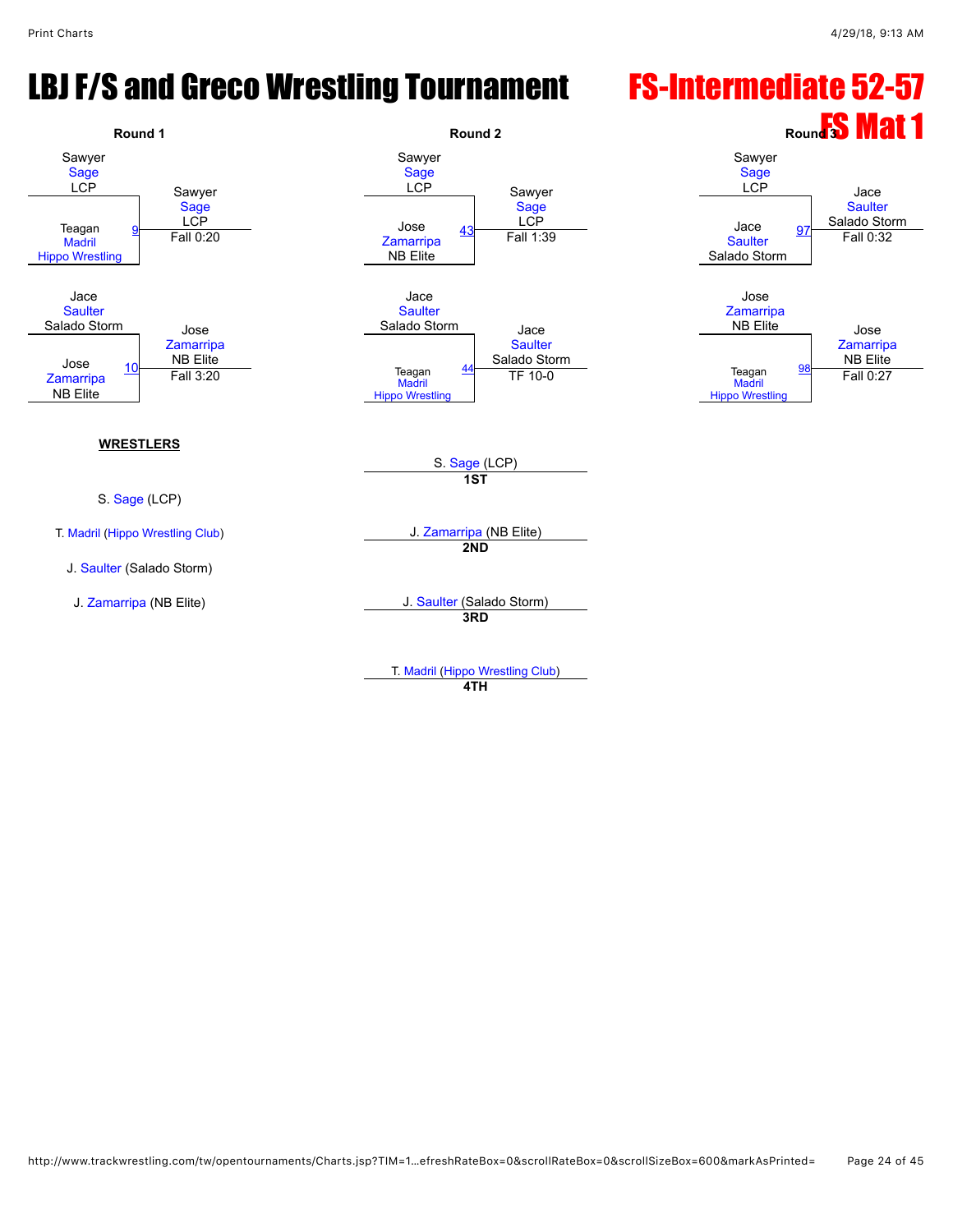# LBJ F/S and Greco Wrestling Tournament FS-Novice 61-72

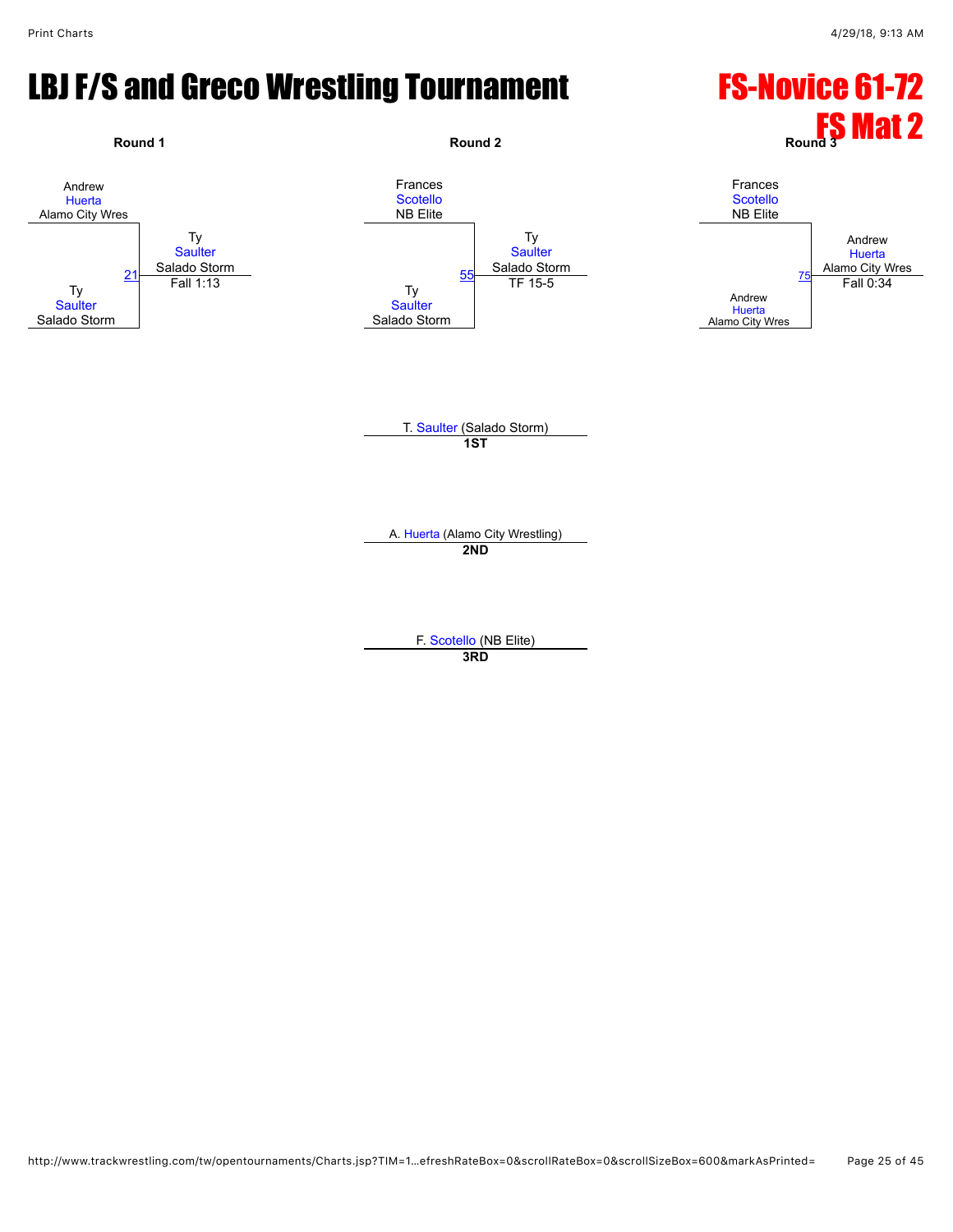# LBJ F/S and Greco Wrestling Tournament FS-Novice 75-88

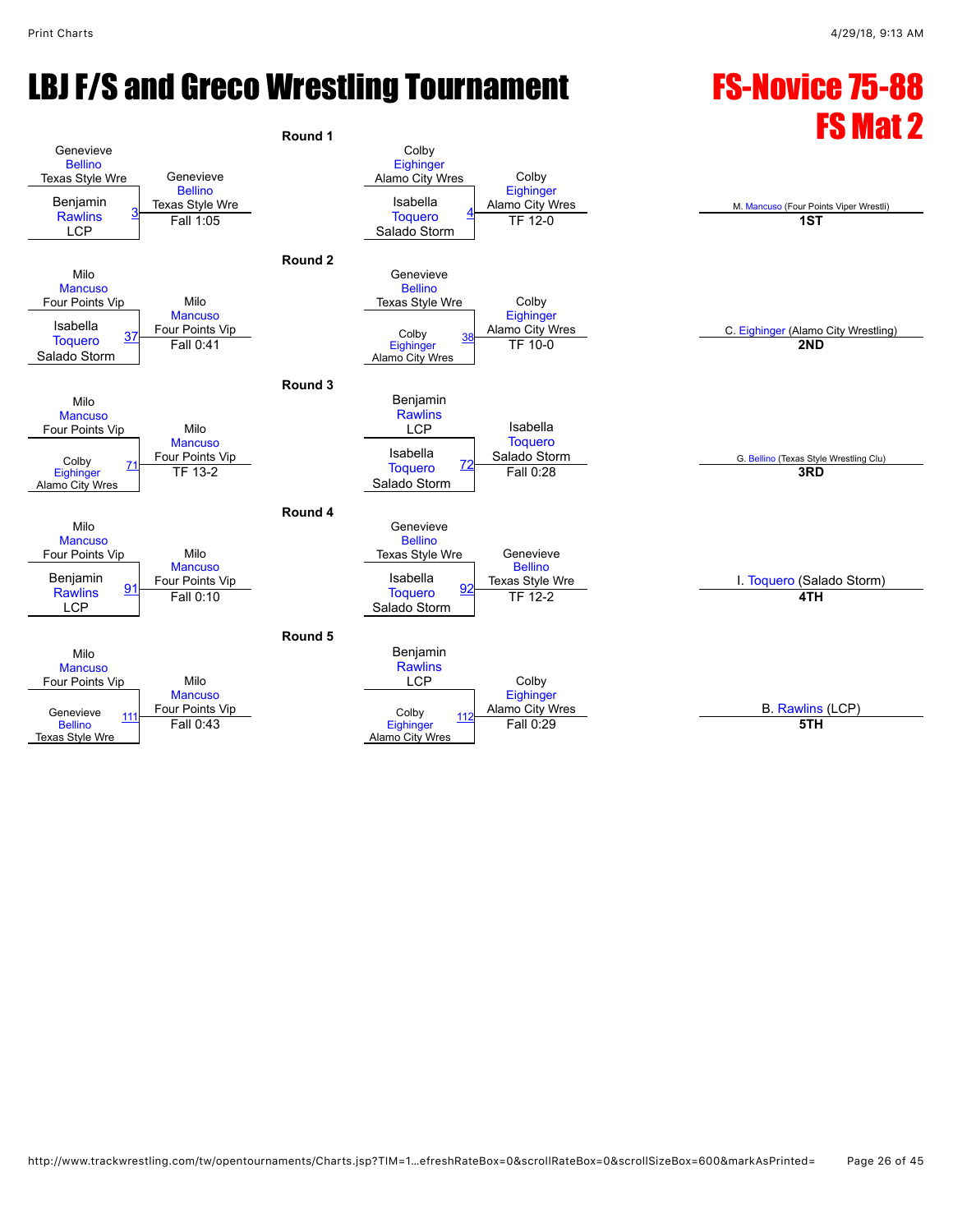# LBJ F/S and Greco Wrestling Tournament FS-Novice 85-98



S. [Huerta](javascript:viewProfile(546165096)) (Alamo City Wrestling) **4TH**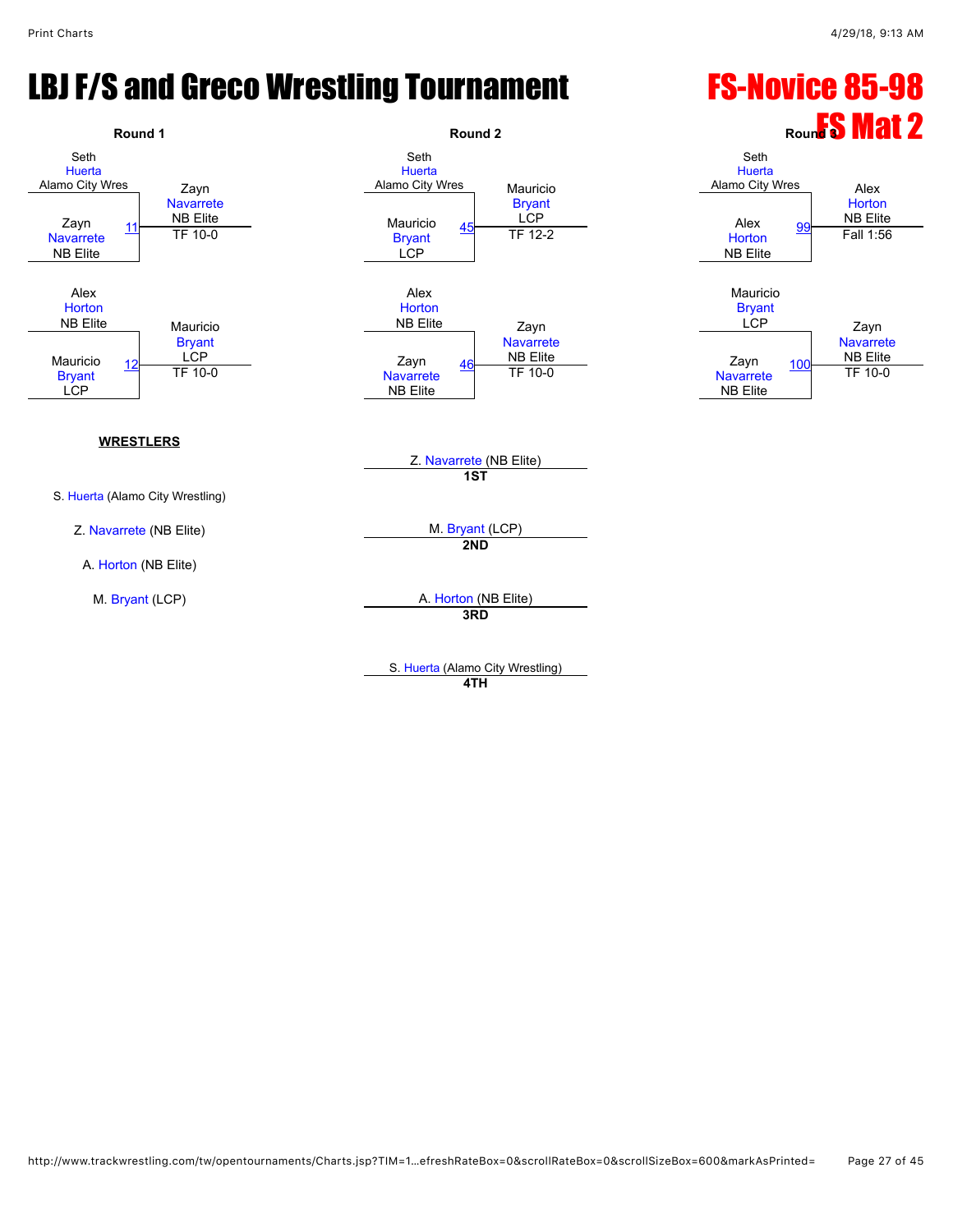#### LBJ F/S and Greco Wrestling Tournament FS-Novice 104-116

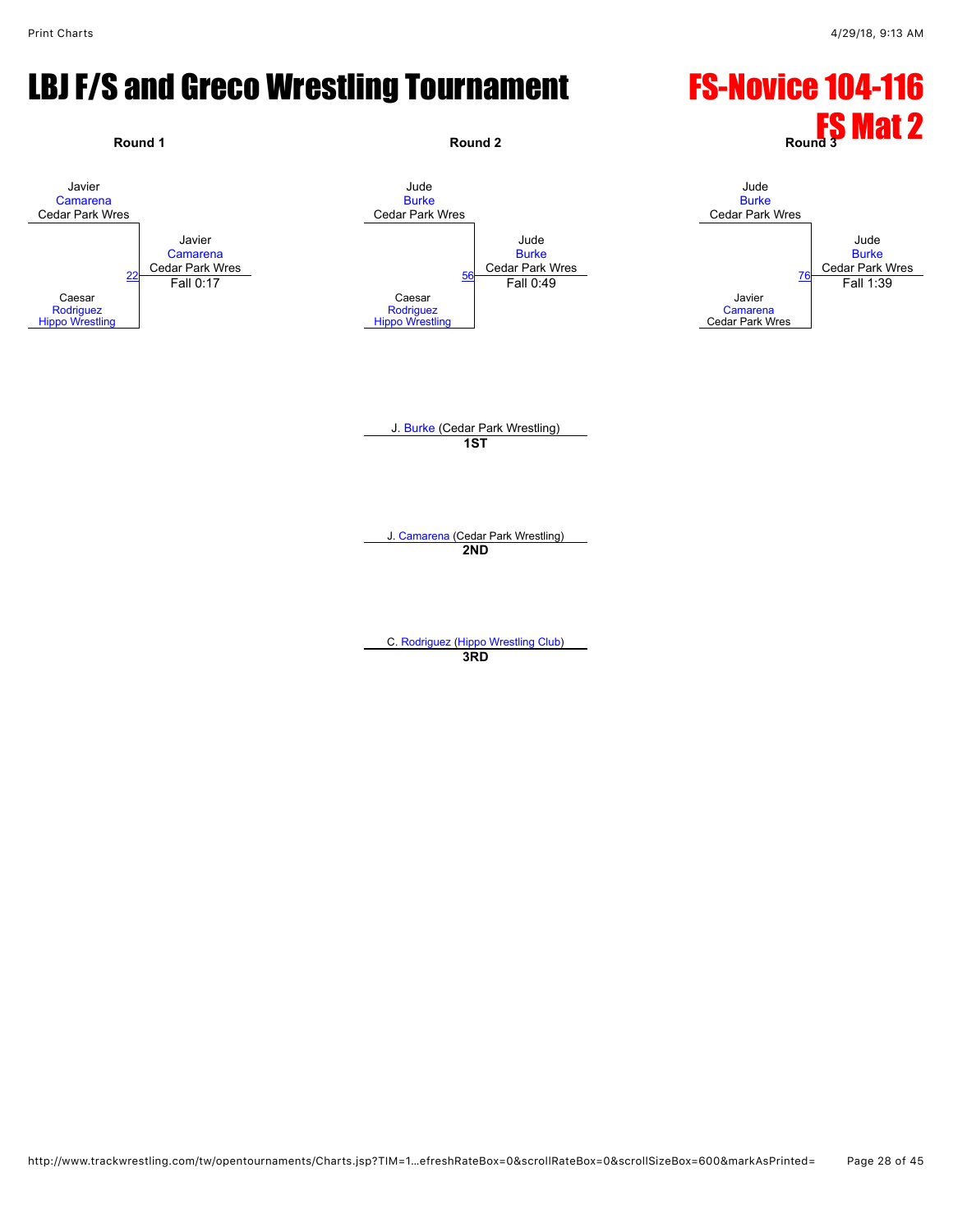#### LBJ F/S and Greco Wrestling Tournament FS-Schoolboy 72-83

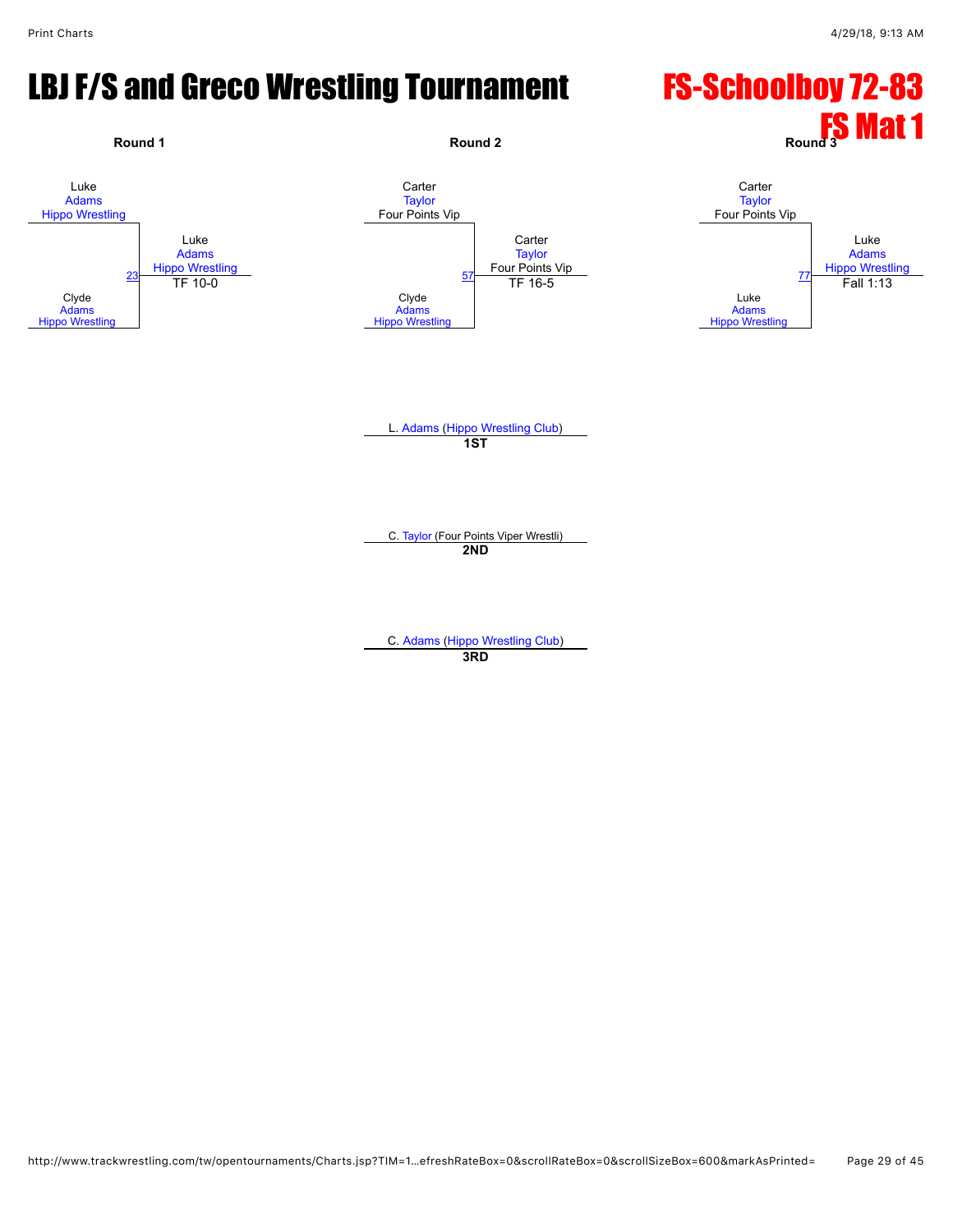# LBJ F/S and Greco Wrestling Tournament FS-Schoolboy 95-98

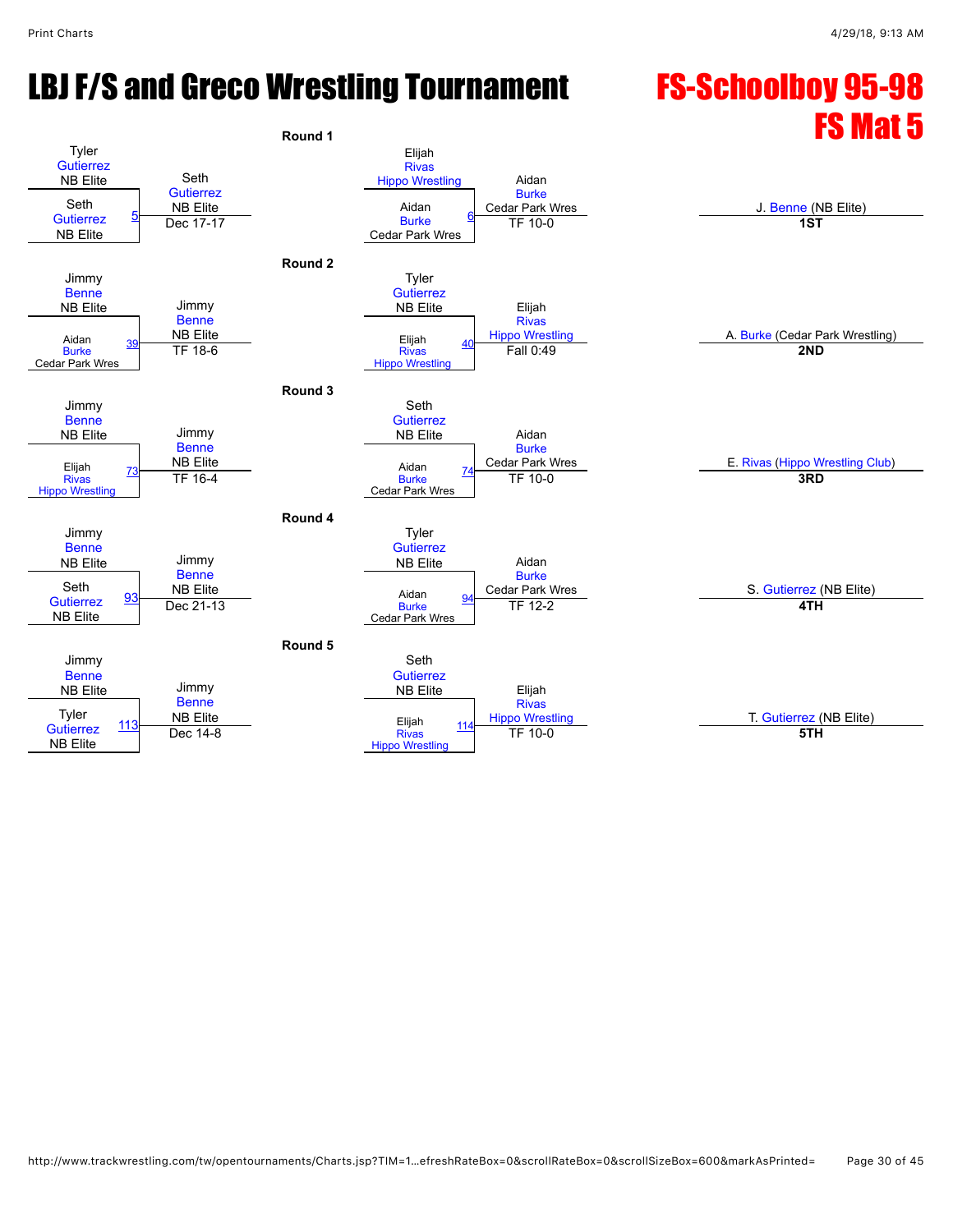# LBJ F/S and Greco Wrestling Tournament FS-Schoolboy 99-110

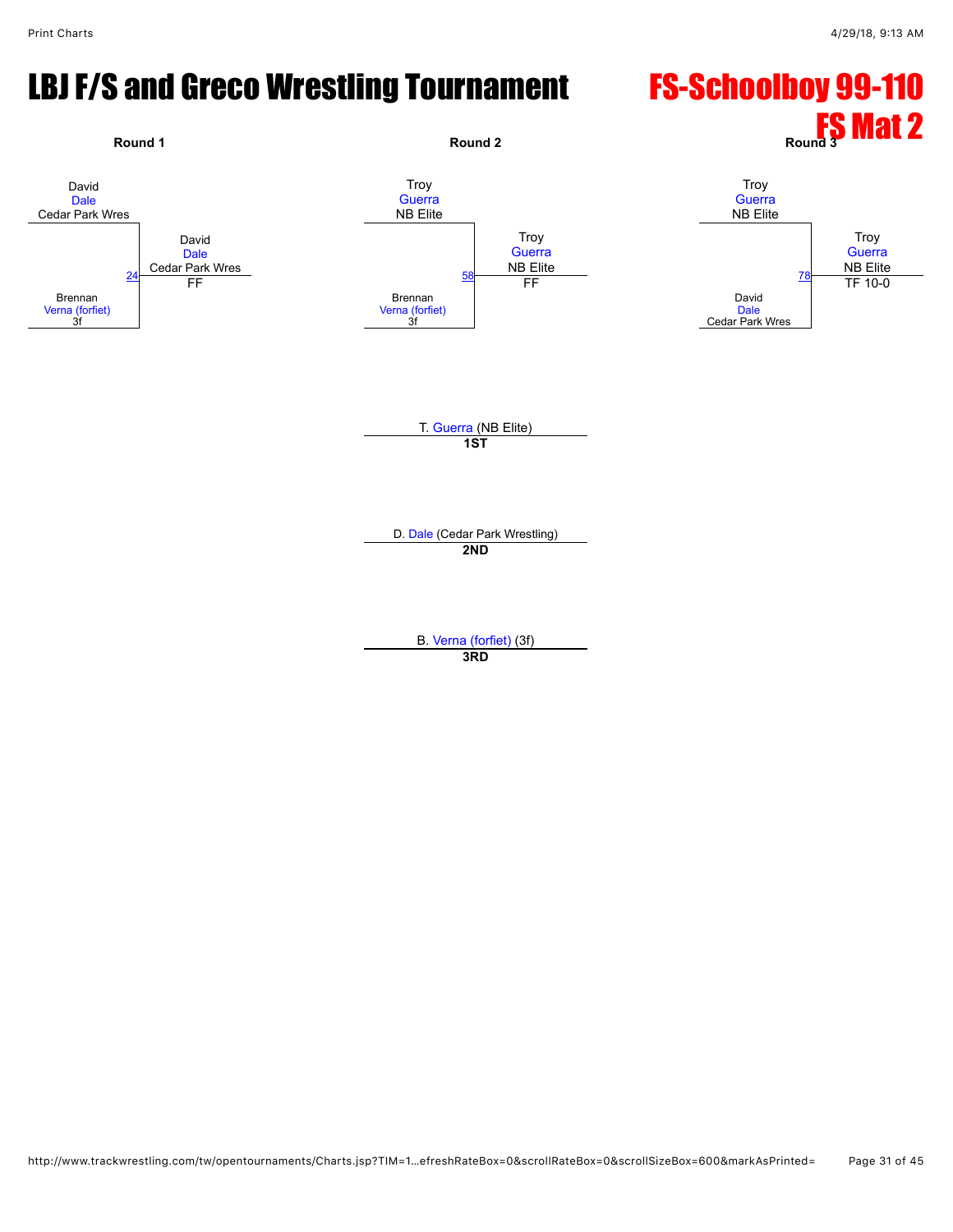#### LBJ F/S and Greco Wrestling Tournament FS-Schoolboy 115-122

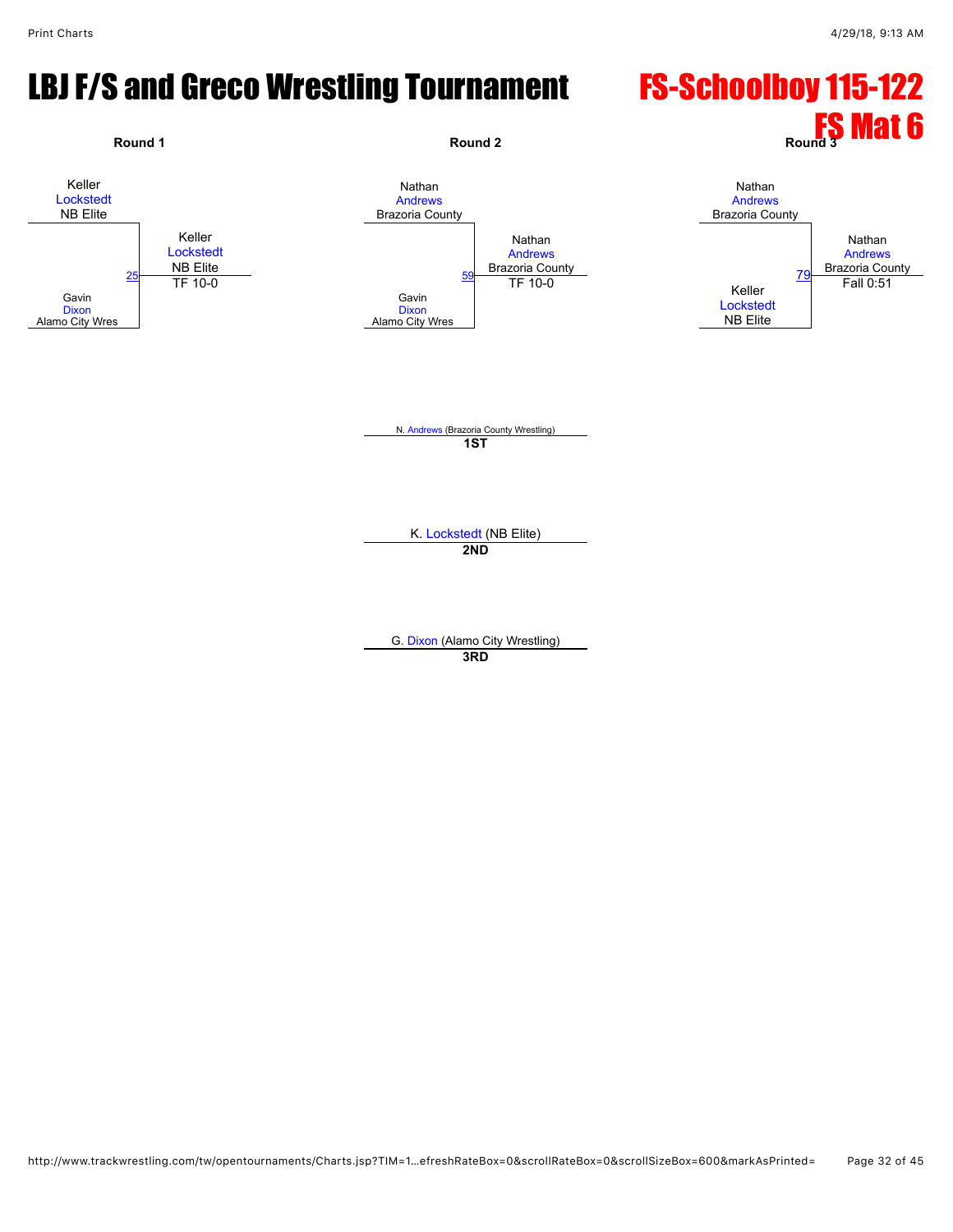#### LBJ F/S and Greco Wrestling Tournament FS-Schoolboy 108-121

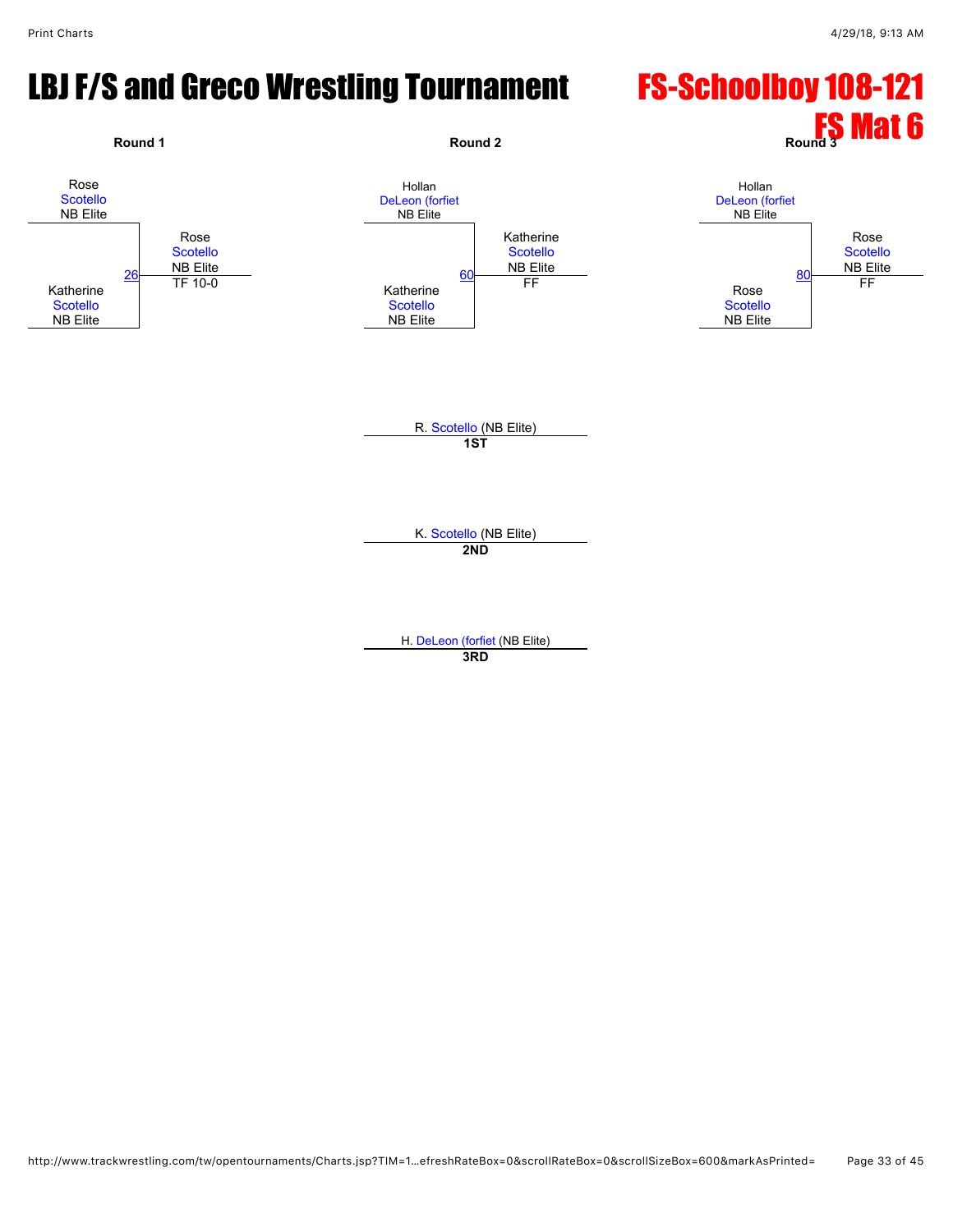# LBJ F/S and Greco Wrestling Tournament FS-Schoolboy 157-166



D. [Hernandez](javascript:viewProfile(2510123)) [\(Hippo Wrestling Club](javascript:viewClub(257903009))) **1ST**

E. [Van De Plas](javascript:viewProfile(72212132)) (Salado Storm) **2ND**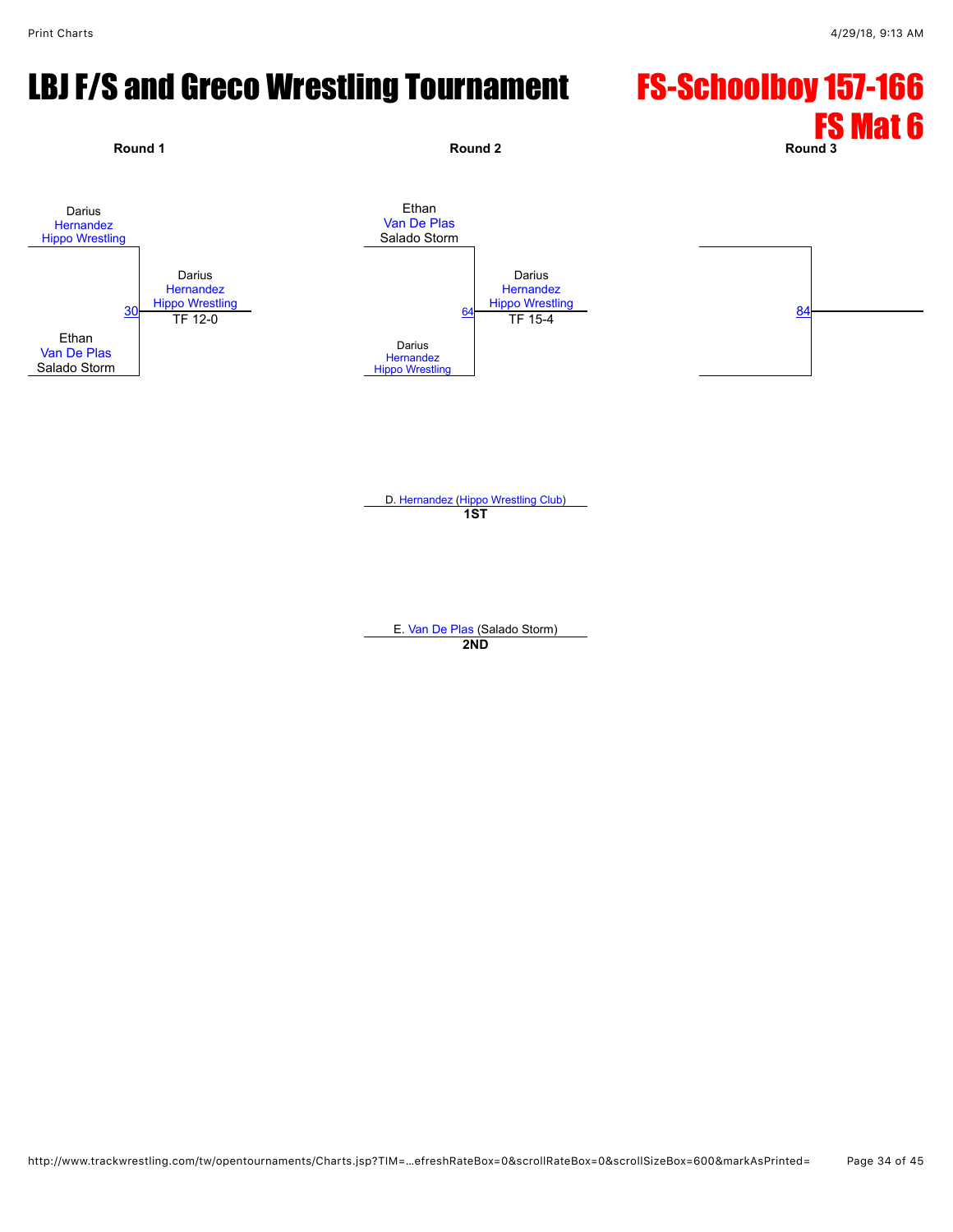#### LBJ F/S and Greco Wrestling Tournament FS-Cadet-MEN 121-133



A. [Williams \(forfi](javascript:viewProfile(69178132)) (3f)

**4TH**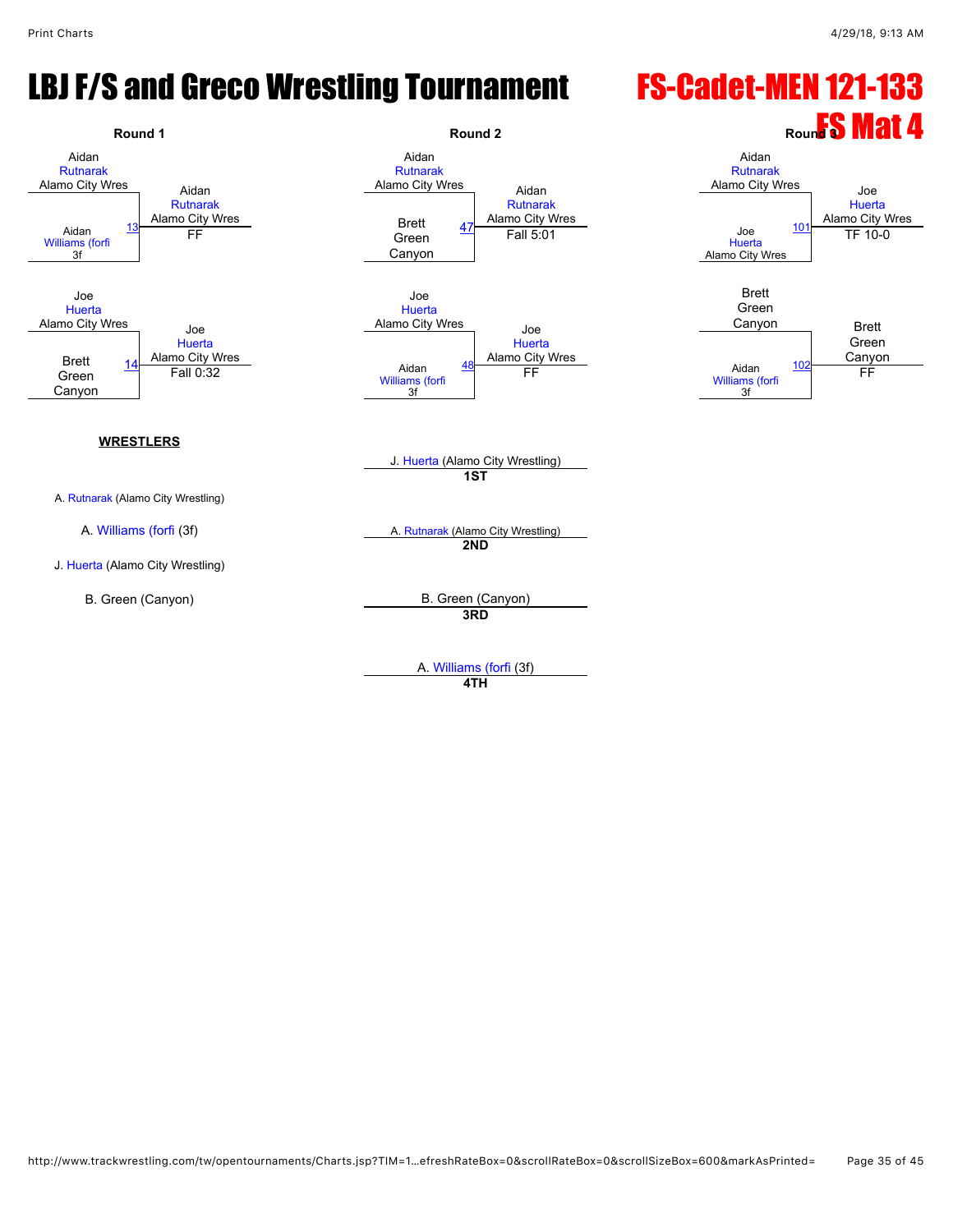#### LBJ F/S and Greco Wrestling Tournament FS-Cadet-MEN 134-147



**4TH**

http://www.trackwrestling.com/tw/opentournaments/Charts.jsp?TIM=1…efreshRateBox=0&scrollRateBox=0&scrollSizeBox=600&markAsPrinted= Page 36 of 45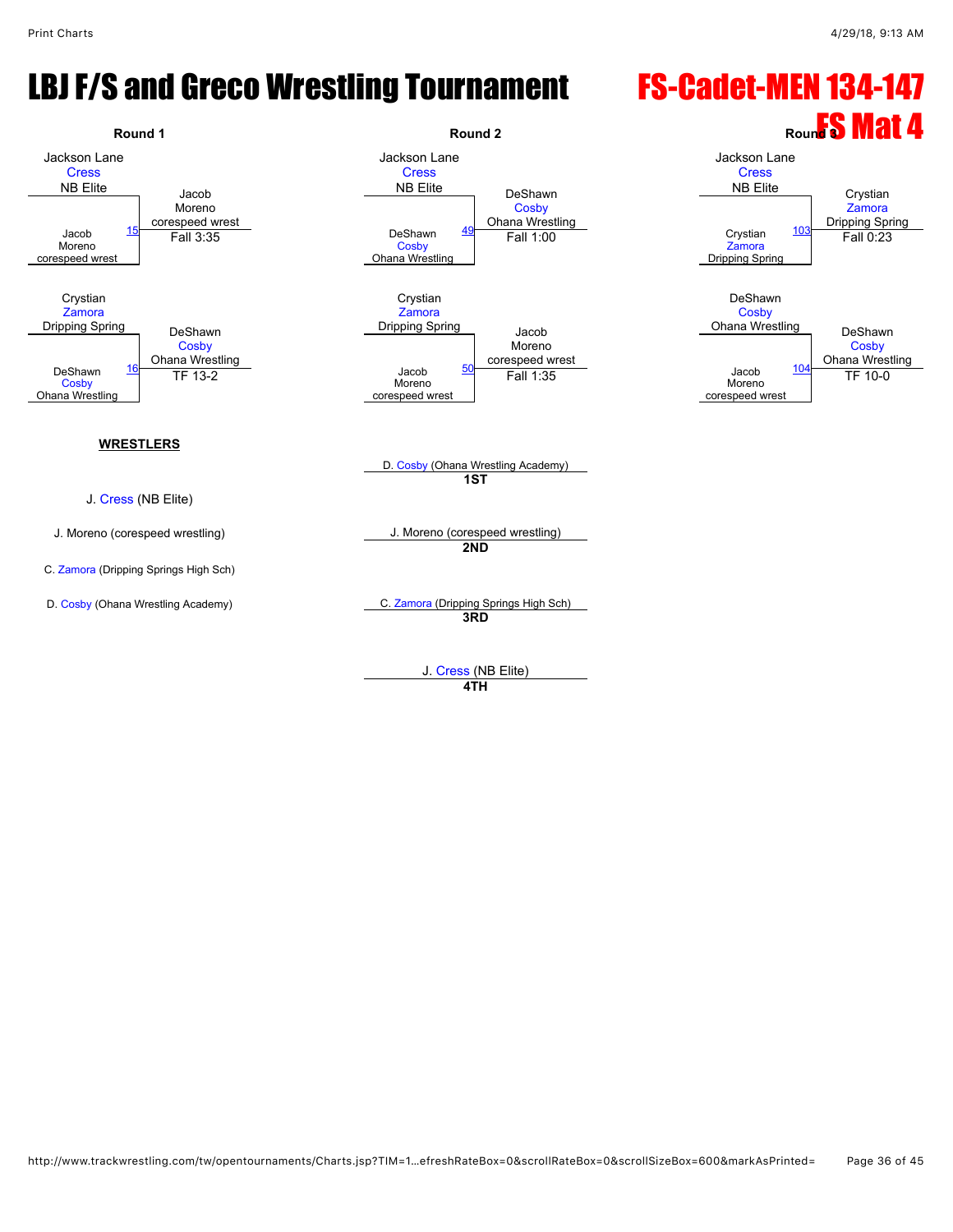#### LBJ F/S and Greco Wrestling Tournament FS-Junior-MEN 140-147



E. Humphrey (LCP)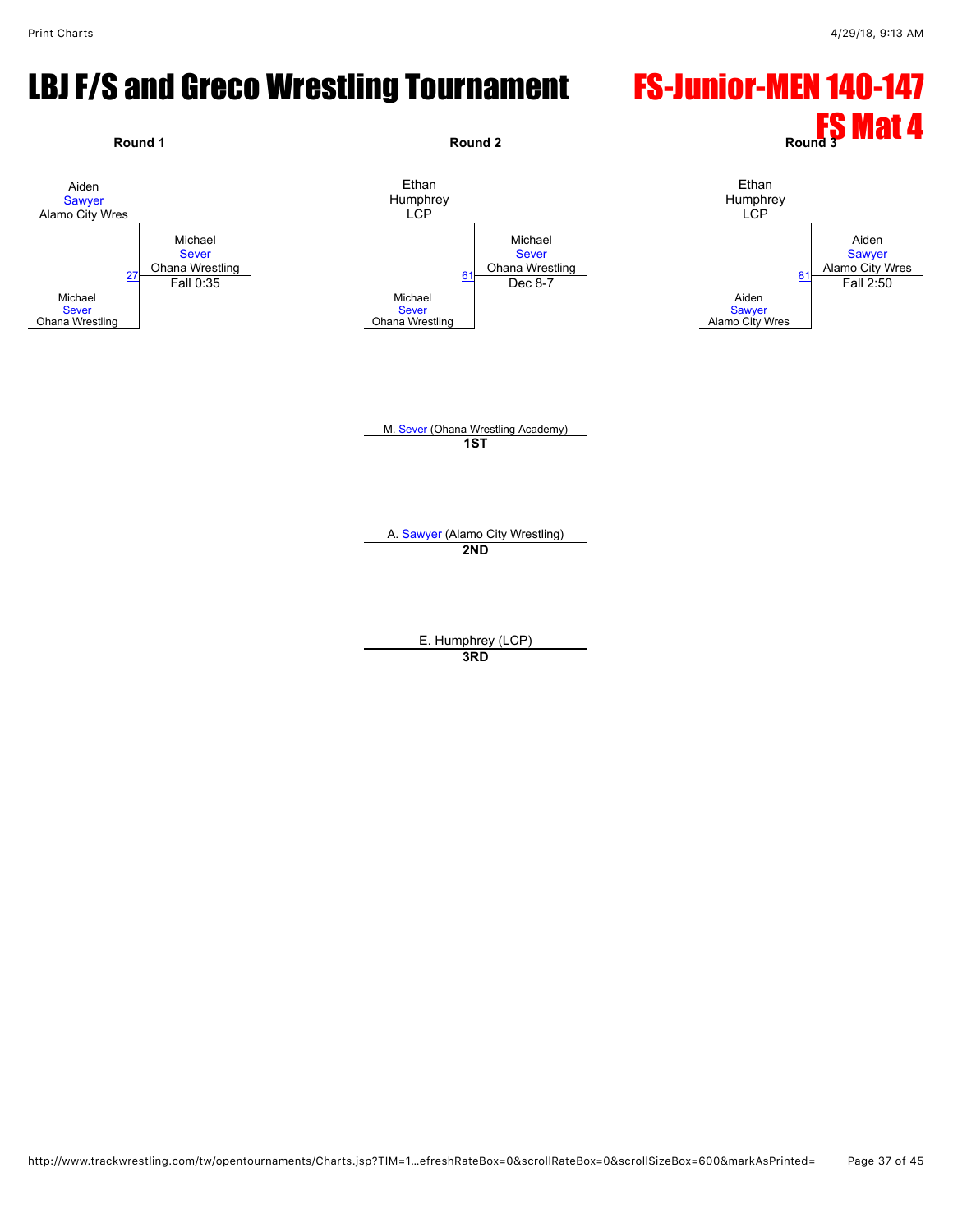## LBJ F/S and Greco Wrestling Tournament FS-Junior-MEN 137-143

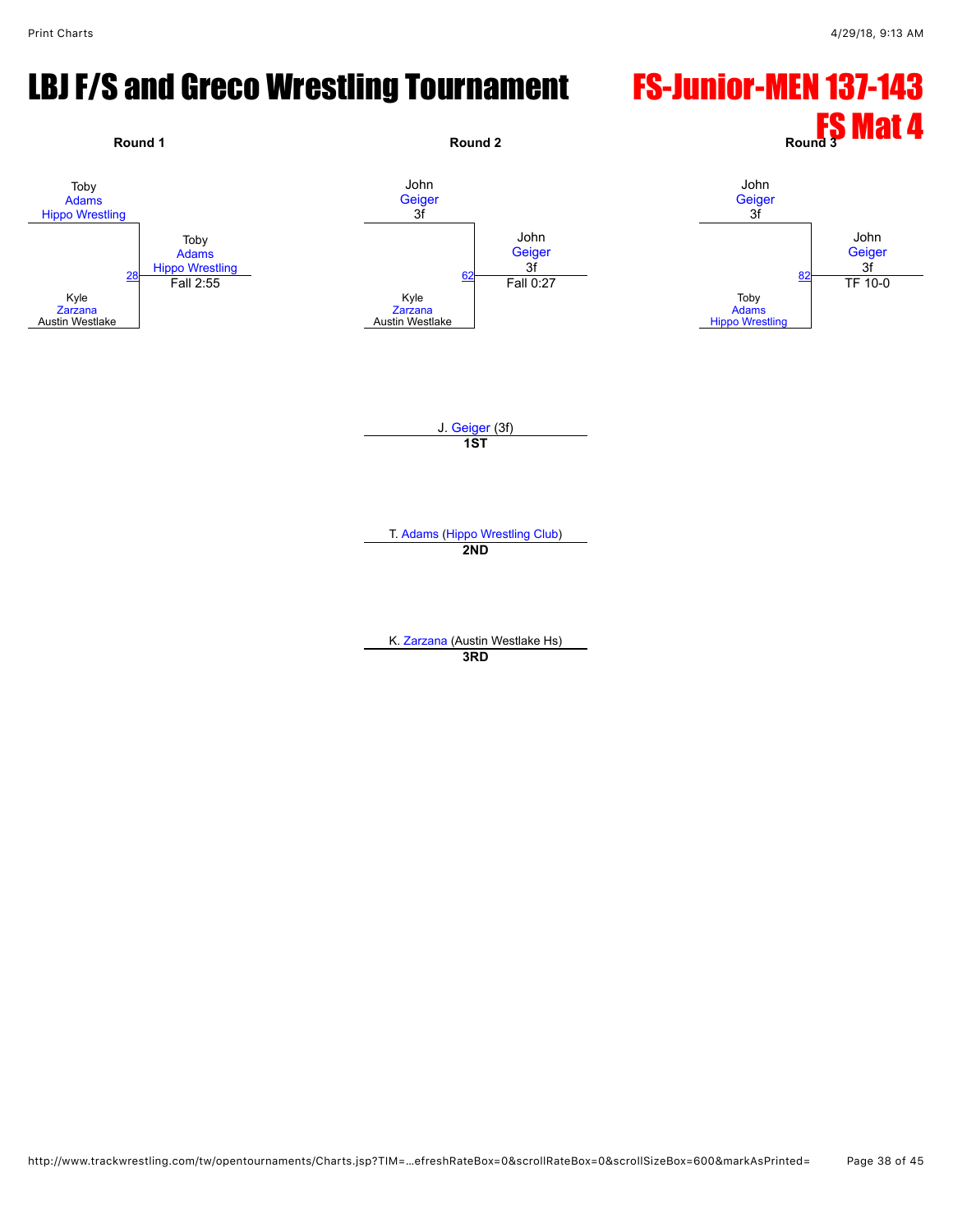# LBJ F/S and Greco Wrestling Tournament FS-Junior-MEN 170-187



B. [Huerta](javascript:viewProfile(166200132)) (Alamo City Wrestling) **1ST**

E. [Trujillo](javascript:viewProfile(20998094)) [\(Hippo Wrestling Club](javascript:viewClub(257903009))) **2ND**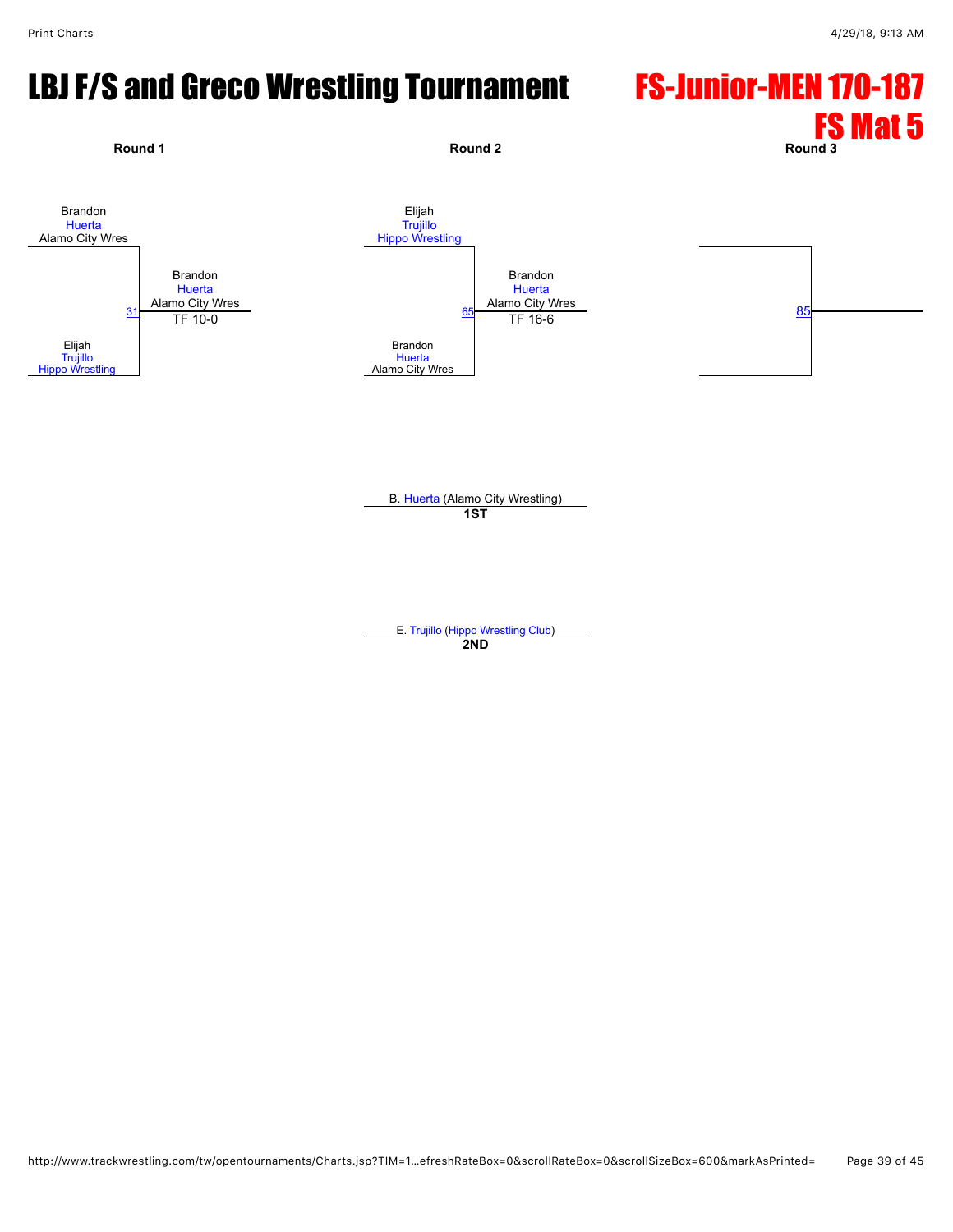# LBJ F/S and Greco Wrestling Tournament FS-Junior-MEN 151-167



C. Lange (Westlake High School) **4TH**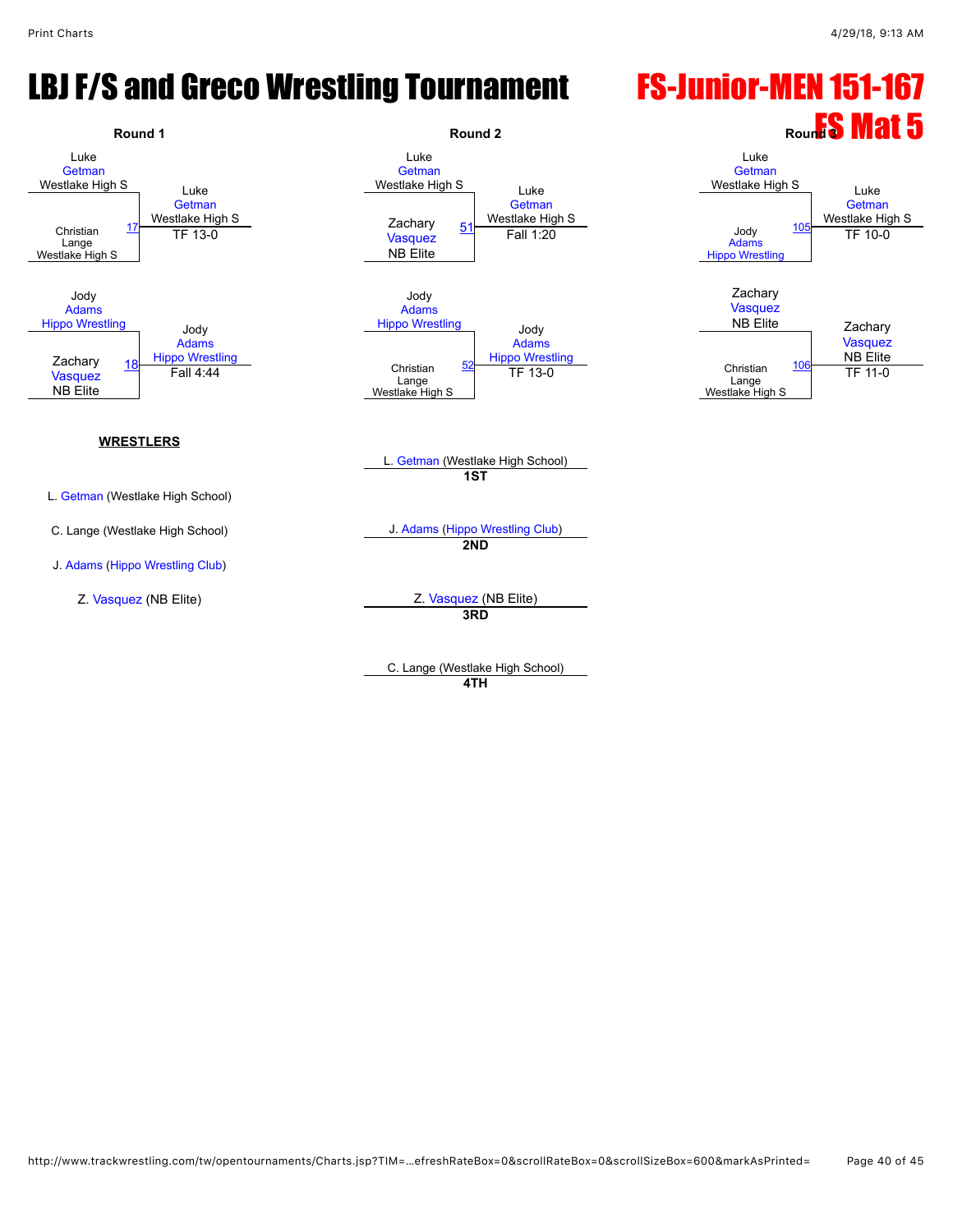# LBJ F/S and Greco Wrestling Tournament FS-Junior-MEN 192-234



S. [Hopper](javascript:viewProfile(1745194096)) (Heart and Pride Wrestling) **2ND**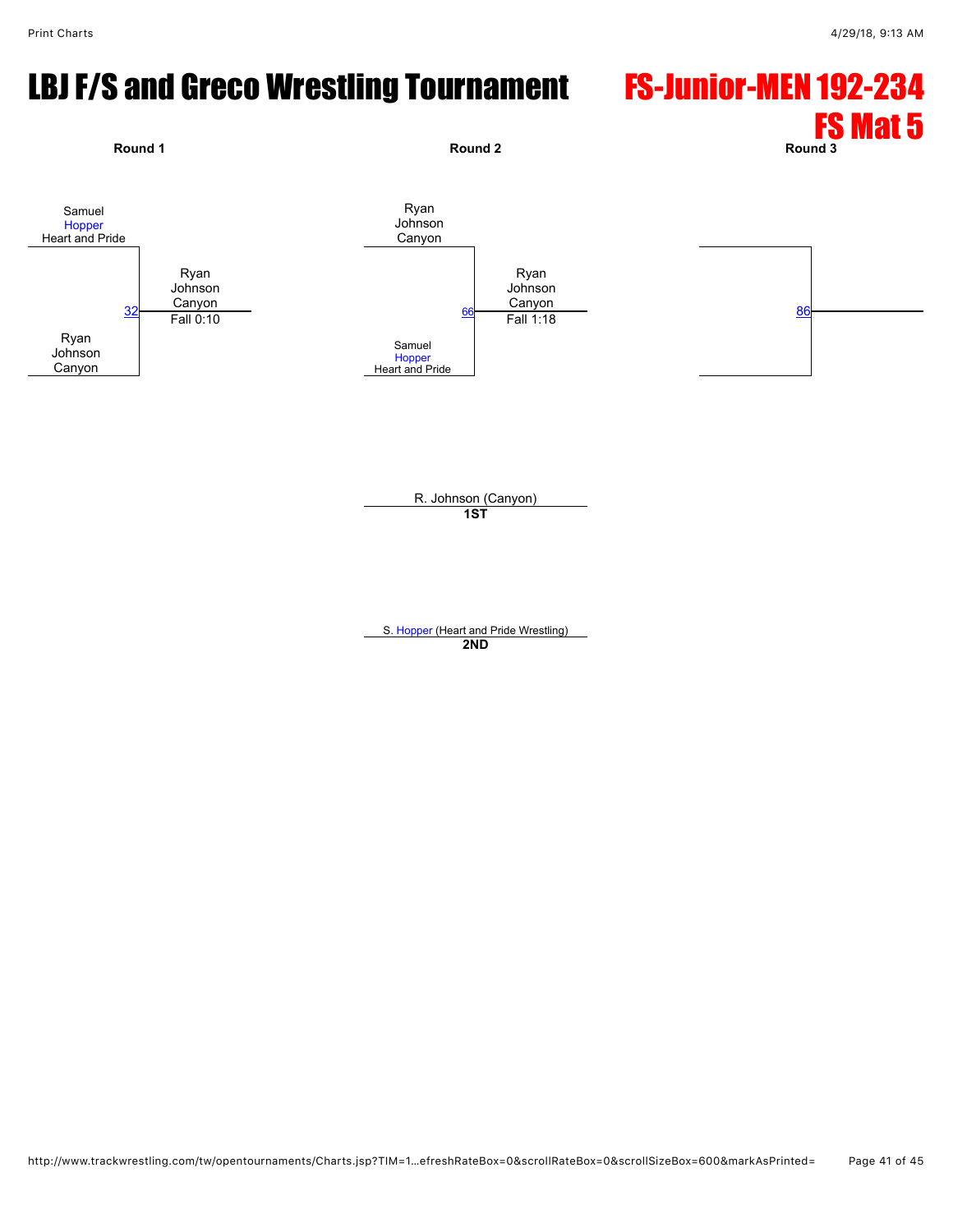# LBJ F/S and Greco Wrestling Tournament FS-Cadet-Women 134-139

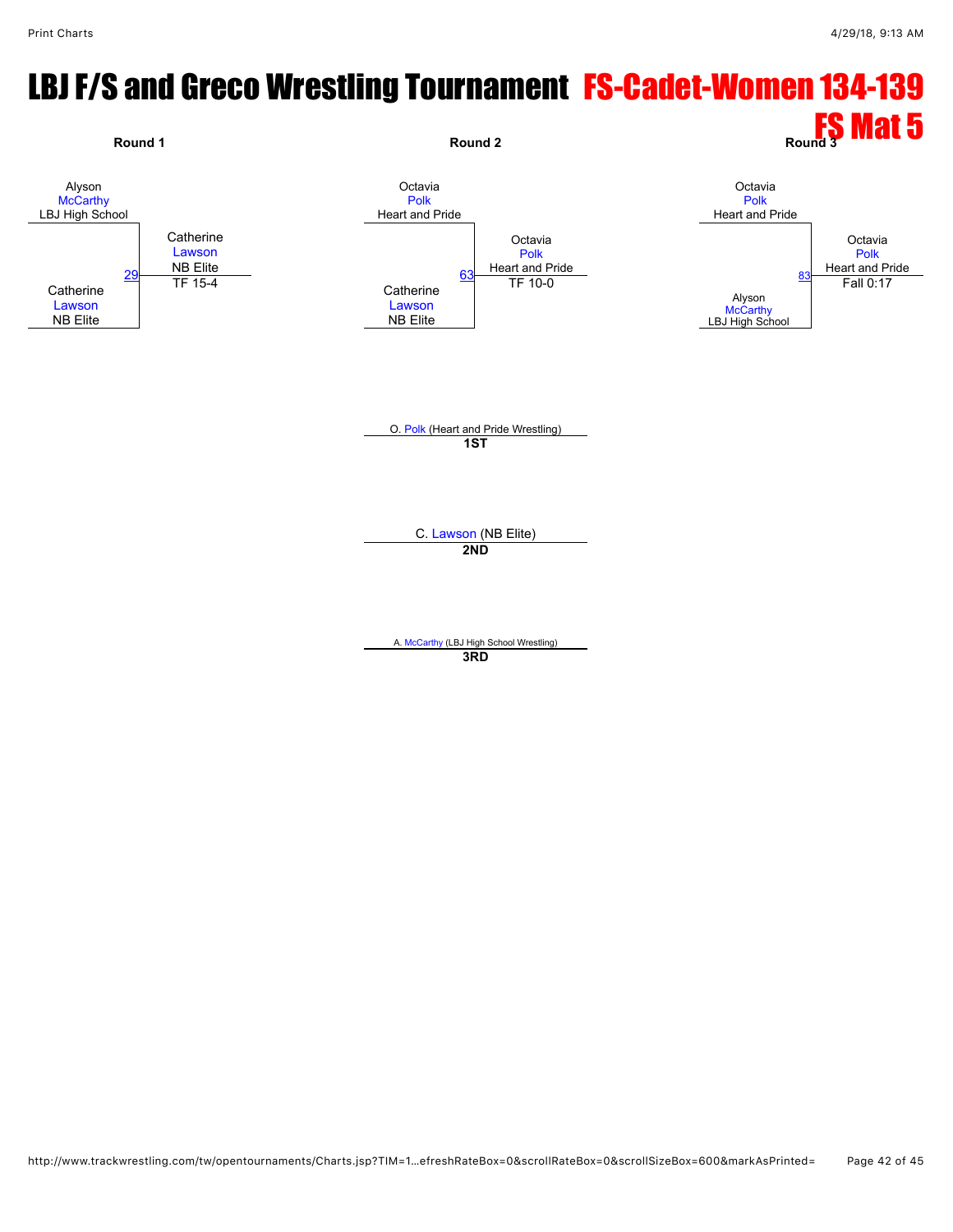# LBJ F/S and Greco Wrestling Tournament FS-Junior-Women 96-112



**4TH**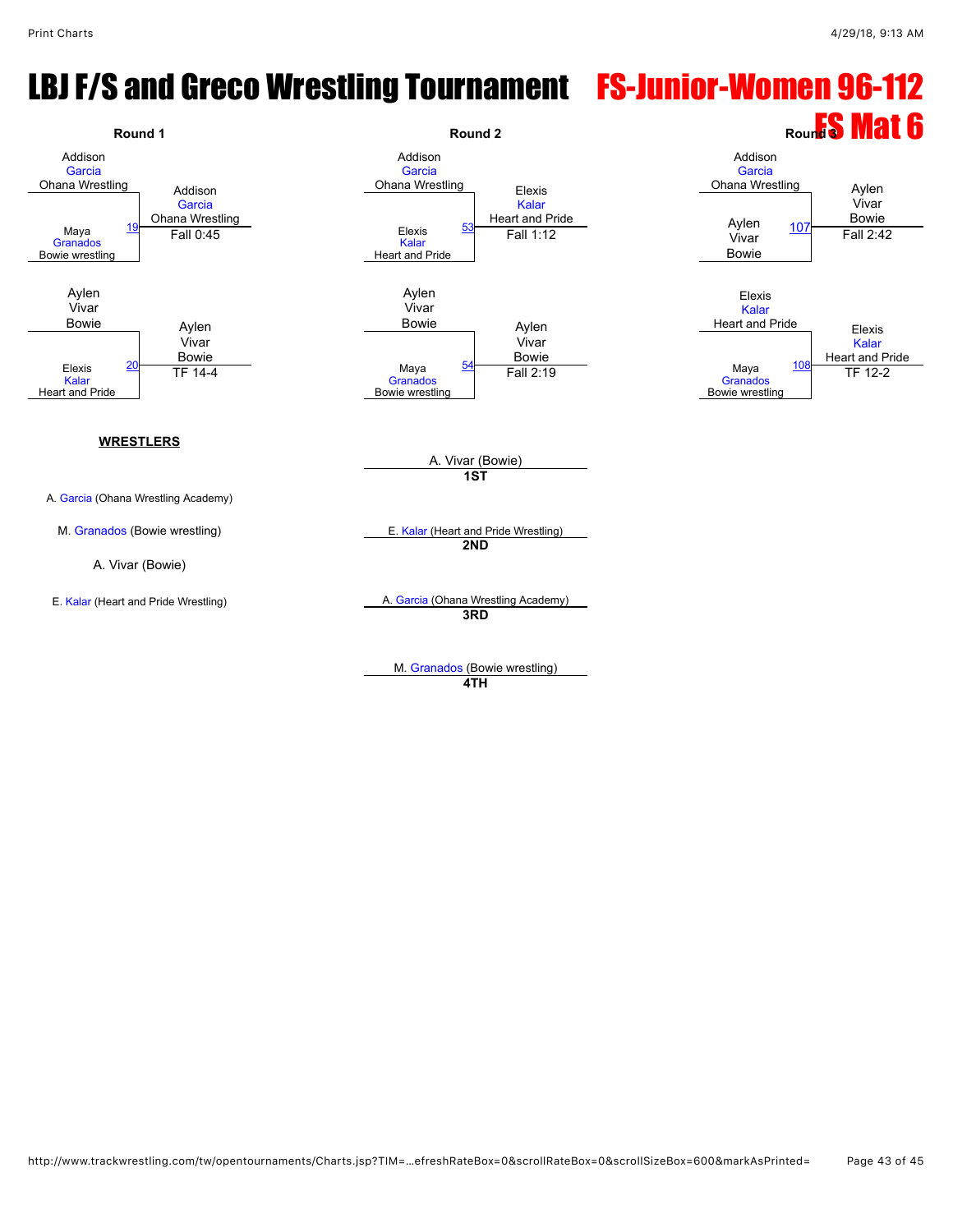# LBJ F/S and Greco Wrestling Tournament FS-Junior-Women 120-136



M. [Marce](javascript:viewProfile(53266076)) (Akins) **2ND**